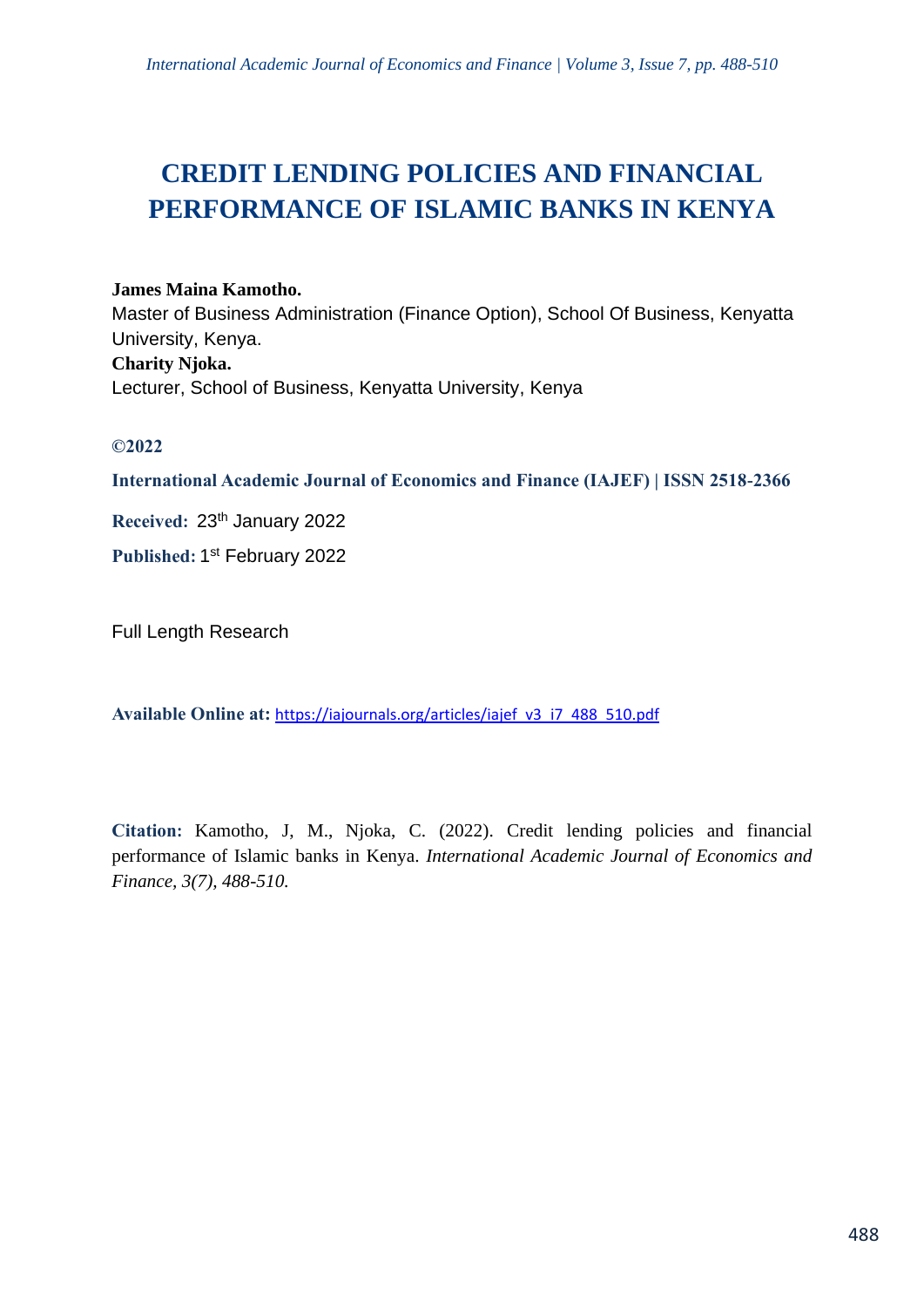# **ABSTRACT**

Globally, banks play a critical role in mobilization of resources for economic development of their economies. In Kenya, the fully fledged Islamic banks have suffered poor financial performance over the last five years as they adhere to Sharia Law that does not allow them to charge interests instead, they charge profits. However, Some Islamic banks like Dubai Islamic Bank posted negative returns on asset of -32.15%, -16.6%, -8.8% and - 5.22% for the periods 2017 to 2020 respectively. This study main objective was to determine the effect of credit lending policies on financial performance of Islamic banks in Kenya. Specifically, it looked at credit standards, loan processing procedures, credit collection policy and their effect on financial outcome measurement. Theories included: Agency theory, Power theory of Credit, Credit Risk Theory, and Information Theory of Credit. It adopted a descriptive design targeting three banks operating on exclusive Islamic principles in Kenya. The population was made up of 96 managers who included: credit managers, the analysts, debt collectors and legal advisors who make up credit departments in their respective banks. A Census study was used as the population was small. Primary data was collected and supported with secondary data drawn from published financials and other reports at the Central Bank of Kenya covering the period from 2010 all through to 2019. A pilot testing on the instruments was done to ensure they were valid and reliable. Cronbach Alpha was applied in determination of reliability. Means and standard deviation together with inferential statistics were used in the

analysis. The study established that credit standards ( $\beta$ =.104, p<0.05), loan processing procedure ( $\beta$ =.119, p<0.05) and credit collection policy  $(\beta = .464, \text{ p} < 0.05)$ all had significant and positive effect on financial performance. In recommendation, debt collection managers and officers need to simplify the terms of the credit collection policy so as to significantly enhance financial performance. Loan managers and officers of the Islamic banks in Kenya should simplify the loan processing procedures so as to improve on financial performance. The credit managers need to work on improving the credit standards in place so as to enhance financial performance. The findings of the study are expected to be of value to a number of stakeholders including the management at the Islamic bank, the policy makers like the Kenya Bankers Association and academic fraternity.

Key Words: **Credit Lending Policies, Credit Standards, Loan Processing Procedures, Credit Collection Policy and Financial Performance**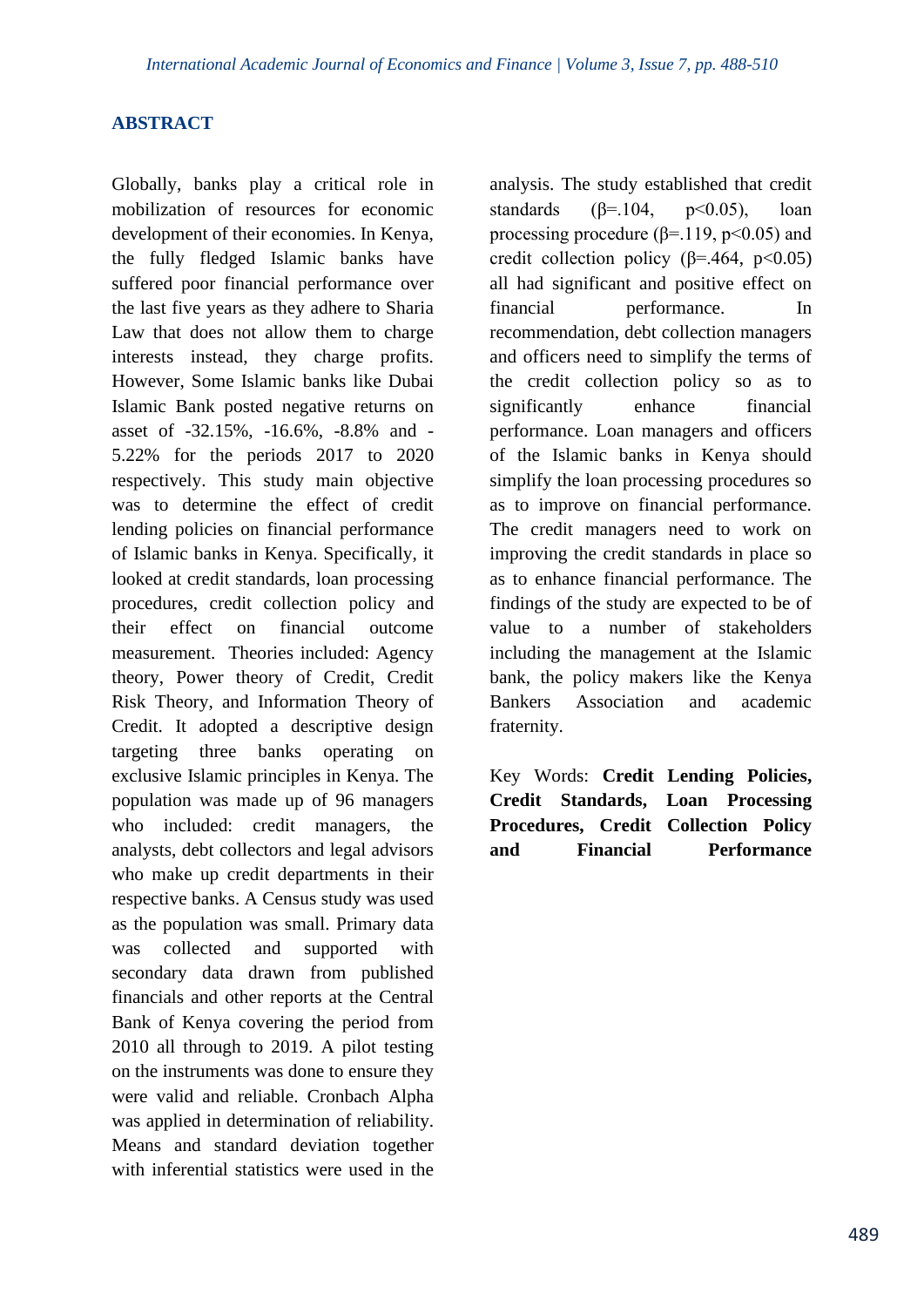# **INTRODUCTION**

The lending function is considered as the most important function of any commercial bank since most of the banks' earnings are generated from interest income that is charged from credits offered to the clients (Abbas, Zaidi, Ahmad & Ashraf, 2014). As a function that contributes to the interest earnings of financial institutions and its final income earnings, it is important for these institutions to come up with policies that regulate the sector and ensure that all credits advanced are repaid for the financial institution to actually earn that income (Gizaw, Kebede  $\&$ Selvaraj, 2015). This notion creates the idea of credit policies and regulations that are put in place to ensure that all monies advanced are recouped. According to Agola (2014) a credit policy outlines the structure and act as a guideline on all decisions which affect credit advancement within a lending institution. The structure outlines the key principles and procedure that the bank or financial institution will take to make sure that they get money back from the clients, noting that a good number of the customers will not pay back the borrowed money. The policy is structured so as to reduce the number of clients who default in payment (Marshal & Onyekachi, 2014).

Large numbers of non-performing loans, defaulting credit customers and late repayment from some clients have contributed significantly to low profits and even general poor performance of financial institutions (Dvouletý, 2017). Some of these financial institutions make huge losses which affect their performance and ability to survive and some end up closing shop or being placed under receivership or declare a state of bankruptcy. With such precedence, these financial institutions including commercial banks have set a process to review their credit risk portfolios using credit criteria approaches such as credit risk model that was established by the Basel Committee charged with the responsibility of supervising the way banks operate. This Committee aims at ensuring that the banking institutions improve their risk management capability by installing credit policies within their organizations. Some of the aspects of risk management capabilities installed by banking institutions include pricing products and services, installing operations control measures, reserves for losses incurred and reducing the bank's operational risk during the lending process (Chi & Li, 2017).

Islamic banks adhere to Sharia laws on finances; some of these policies include prohibition of charging interest (riba) on advances and credits (Soudi & Cherkaoui, 2015). As per Islamic finance dictates, there is no insurance on the loan facilities given to customers because of the huge effect it has on its provisions. This is not the case for conventional banking where all advanced credit and loans are insured against bad debts and to protect the banking infrastructure against losses, this goes against Sharia laws where risks and losses are shared between the financial institution and the customers (Narayan & Phan, 2017). Loan facilities for Islamic financial institutions are based on the assets and not the cash and returns; as such the loan approval committees in conventional banks analyses the financial statements of the customers,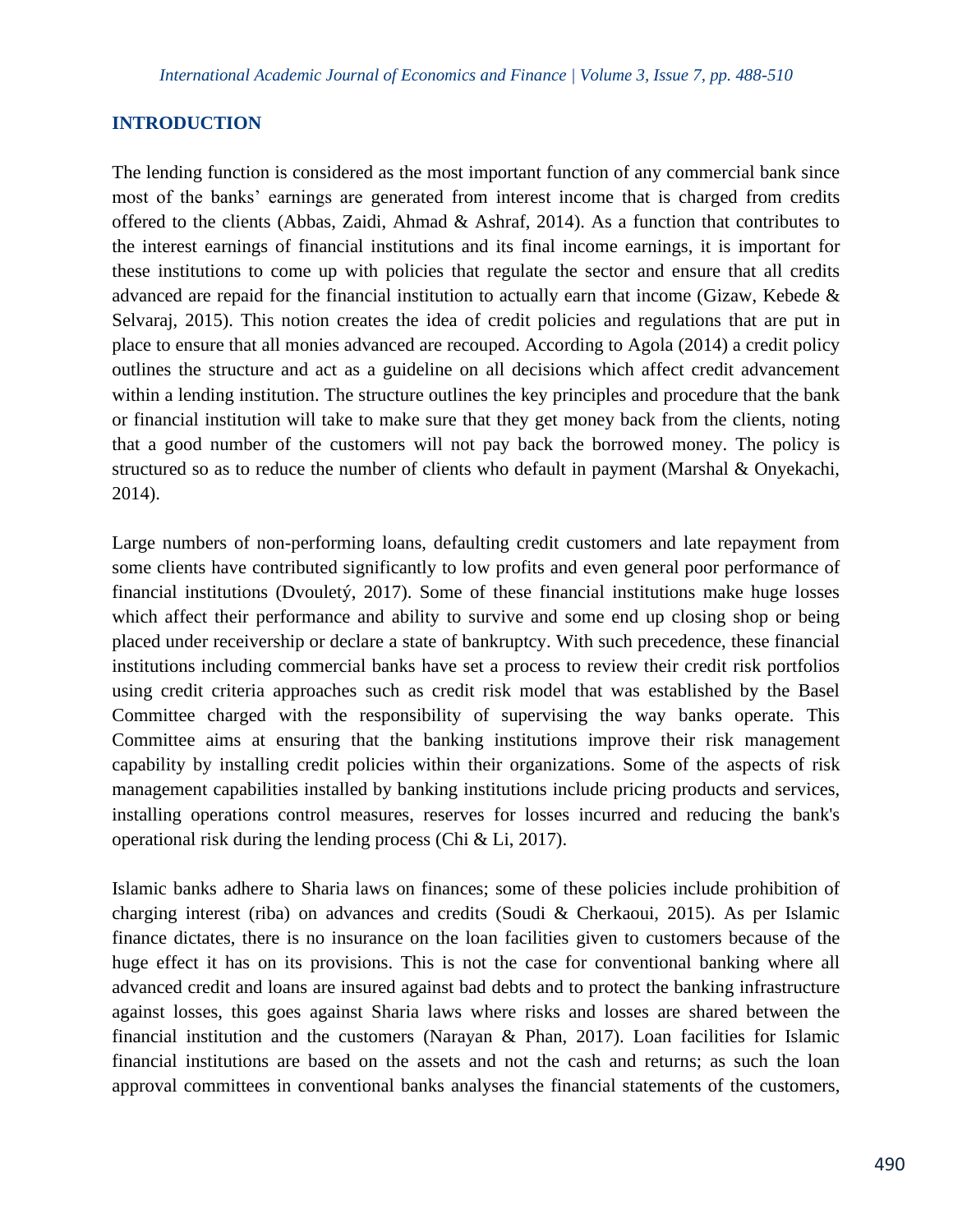but in Islamic banking, the committee will look at the asset base and the returns expected from the projects to be financed. According to Abedifar, Ebrahim, Molyneux and Tarazi (2015), Islamic banks do not finance any venture that goes against their faith and belief system. Some of activities prohibited by Islam Religion that cannot be funded include any business activities dealing with selling and distribution of alcohol and drugs and pork products. These provisions are put into consideration when making credit policies and throughout the processes of credit application and approval processes (Soudi & Cherkaoui, 2015).

Operating under a sound credit granting framework, ensuring effective credit management including monitoring, processing and adequate controls on credit risk are some of the key policies that banks need to take into account. In Kenya, Kibor, Kwasira and Ngahu (2015) noted that any banking entity should have in place proper policy to guide the lending process. It is also important to ensure that banking entities have put in place credit policies that are customized in line with the creditworthiness of the borrowers. The models used in management of credit risk cover the entire process, the various procedures involved as well as the controls put in place by the business that ensure timely repayment. Most of the banking entities are faced with a challenge of higher NPLs, an indication that these entities are faced with a high level of credit risk. Karugu and Ntoiti (2015) opined that commercial banks should have strict credit assessment and debt collection policies, credit workers at all levels should work in collaboration to ensure that loans are collected in a timely manner, and banks should also follow credit risk governance mechanisms that can be accomplished by making the interaction mechanism between senior management and the Board more efficient. Lending in commercial banks is the key source of profit making hence it important for the industry to have good credit risk management practices. A study by Mercylynne and Omagwa (2017) suggested that banks need to maintain credit risk exposure within acceptable parameters to maximize a bank's risk adjusted rate of return. Banks through the financial services they provide are important for economic development. Their role as intermediaries can be said to be a catalyst for economic growth. The Banking industry's efficient and effective output over time is an indicator of financial stability in any region. The degree to which a bank provides credit for productive activities to the economy accelerates the speed of economic growth for a nation and its long-term sustainability.

Credit lending policies include the terms and conditions of borrowing, collection policies, credit standards and processing procedures (Zambrano, Moral-Benito & Vegas, 2018). They describe the way the credit is to be created, administered and managed throughout its repayment period. They cover aspects of terms and conditions for the credit facility, period within which the credit is to be collected, standards to be observed by credit administrators, how credit facilities and relationship are to be created, and the closing off of the credit relationship. Credit terms provide a frame work for the entire management practices and also prevent credit from being extended to customers who cannot pay their accounts (Agola, 2014).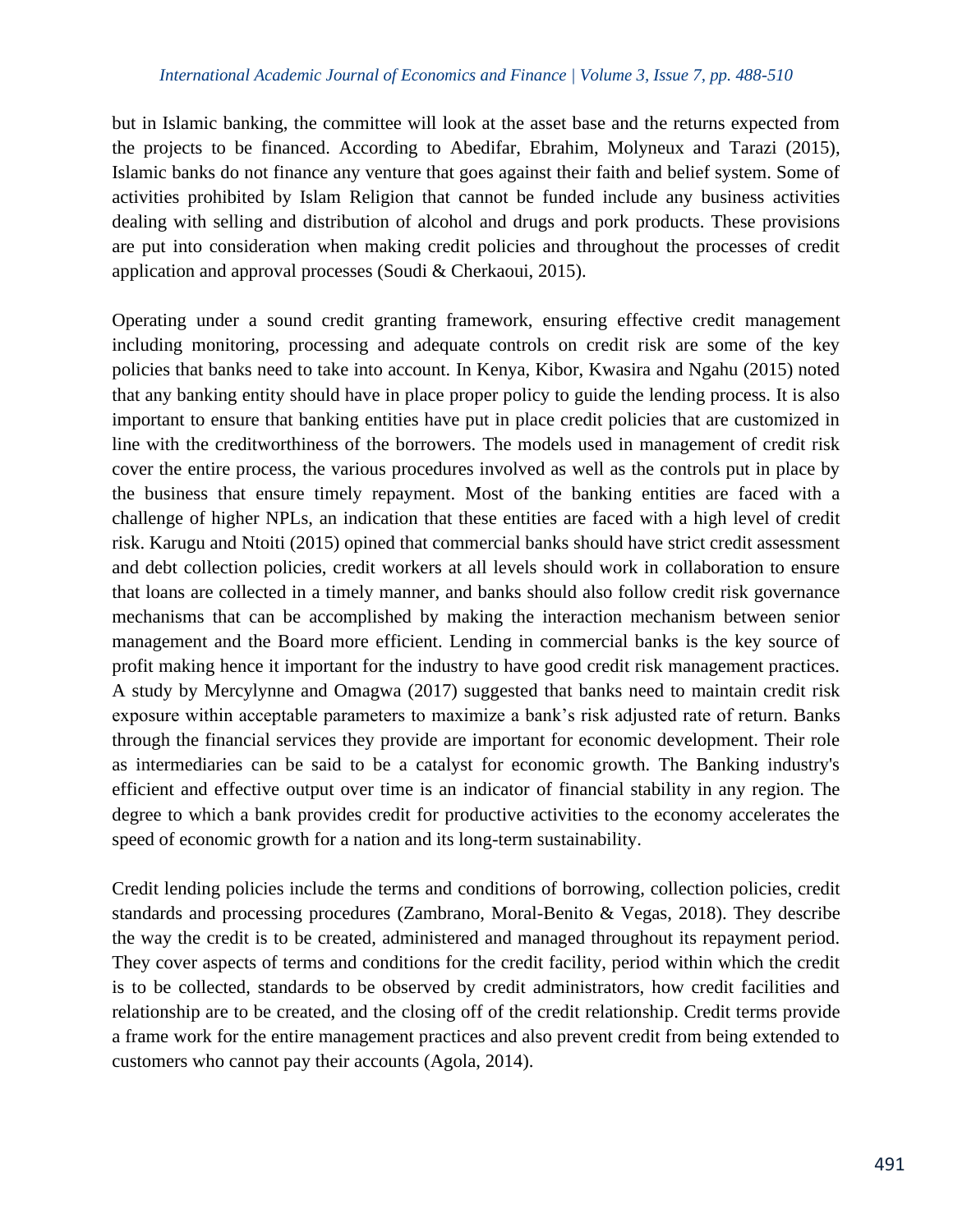#### *International Academic Journal of Economics and Finance | Volume 3, Issue 7, pp. 488-510*

Credit standards are criteria that lending entities use to establish the type of client to advance the loan facility (Claessens, Law & Wang, 2018). Lending entities should ensure that their credit standards are informed by the credit application at the individual level through consideration of collateral and security requirements during the loan application process (Emekter, Tu, Jirasakuldech & Lu, 2015). It is through the processing procedures that the appropriate corporate or retail client to be approved for lending is approved. These procedures also help the borrower to determine the lender to avoid when extending credit as informed by the regulations and laws in place. According to Ntiamoah, Diana and Kwamega (2014), financial managers use the above variables to evaluate customer's borrowing capability, payment time and loan interest, methods of collection and steps to take in case of loan default.

For the Islamic banks, the policies they develop must be sharia compliant and adhere to the Quran, the hadith and Islamic jurisprudence, such as the prohibition of conventional ex-ante interest rate views as a tool for improving their financial performance (Caporale, Çatık, Helmi, Ali & Tajik, 2019). The profits are shared to all members of that financial institution and not charging prohibitive interest rates on their credit products. In Islamic banking, the main factor in determining whether an applicant will be given credit is based on the productivity index of their project and not on basis of their creditworthiness as is the case for conventional banks. According to Caporale and Helmi (2018), Islamic banks do not give credit to enterprises that engage in speculative transactions like gambling, derivatives and toxic assets and this may affect their financial performance position. The belief is that, funding such activities leads to financial crises and these Islamic banking entities only grant loans to ensure that viable investments are funded as opposed to speculative ones.

A report by the CBK indicates that a significant growth in the banking sector in various areas of performance, particularly the financial performance – market share, profits etc. (Kato, Otuya, Owunza, & Nato, 2014). Nonetheless, some of the foreign banks have been performing better than others triggering comprehensive research from other nation such as Singapore, Nigeria, the United Arab Emirates among others to pinpoint the factors contributing to the rapid growth. One of the factors that have accounted for observed improvement in performance outcomes among banks is mobile banking services (Samuel, 2015). The banking sector has undergone extensive revolution due to the advancement in technology which has presented an excellent opportunity for banks to utilize mobile banking technology. This banking approach provides accessible and effective banking services without time or location barriers.

Islamic bank shares have lessened which denotes increasing competition and declining concentration (Gatimu, 2019). The efficiency of the public sector banks as compared to private banks can be ascribed to the natural monopoly argument. Conventional banks acquired the advantage of the first movers as well as the economies of scale which they made use of – this has allowed them to have a fair performance than their competitors in the private sector (Kato, et al.,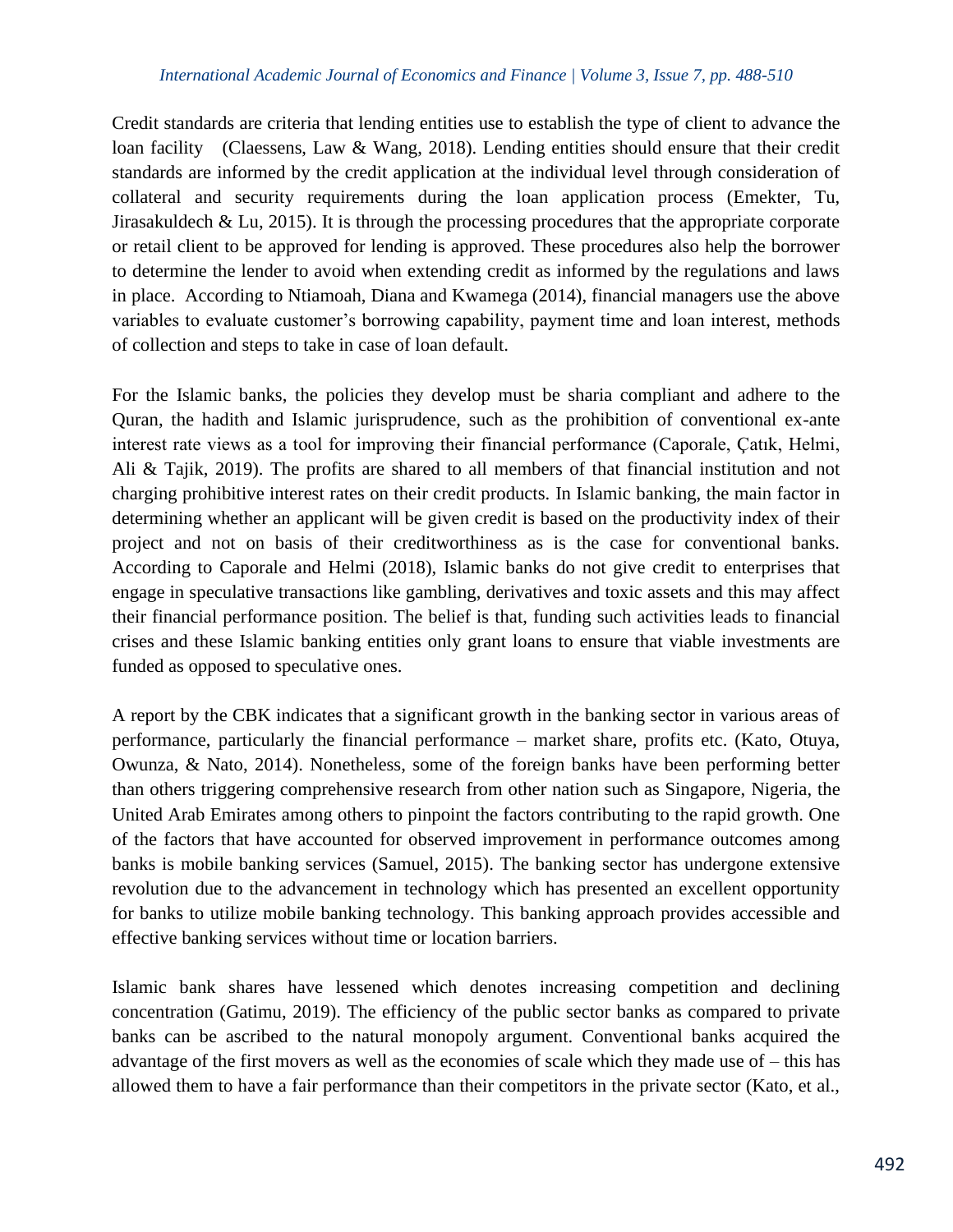2014). The significant growth and performance of the banking sector in Kenya can also be attributed to increasing in the assets which are in turn brought about by profit retention and injection of capital. The Shariah compliant products offered by Islamic banks prohibit interest charges which forms a key income source generated by conventional banks.

# **Statement of the Problem**

Islamic Banks, unlike conventional Banks do not charge interest on credit facilities. Nevertheless, they charge a profit. Since their registration, three fully fledged Islamic Banks have posted below average performance compared to conventional banks in terms of Return on Assets (ROA). For instance, Dubai Islamic Bank recorded Return on Assets (ROA) of -32.15%, - 16.6%, -8.8% and -5.22% for the periods 2017, 2018, 2019 and 2020 respectively (CBK, 2020). For Gulf African Bank, ROA of 0.6% and 0.9% were recorded in 2019 and 2018 respectively (CBK, 2020). On the other hand, data on Non-Performing loans indicate that as at July 2019, the total non-performing loans (NPLs) increased to Ksh. 336.4 billion from Kshs. 308.8 billion in the same period in 2018. This trend if not reversed reduce the little interest income generated by banks. To reverse these trends, it is important that the credit policies are examined and ways on how NPL can be reduced be established.

Policies relate to lending to both insiders and outsiders are loose leading to loss of huge sums of money. This has in return negatively affected the performance of these banks and the entire banking sector in general. Financial performance in organizations is important in ensuring that the business units continue operating and make profits. Since all banks collect cash from their customers and use the same money to lend to its customers and charge an interest which translates to the performance of the firm (Chi & Li, 2017). As they give loans to its customers, sometimes some of the clients are unable to pay all or part of the loan which creates problems like non-performing loans and eventually the performance of the firm.

A number of studies have focusing on credit lending policies, for instance, Ayodele and Ajayi (2014) looked at credit policy and its interaction with Nigeria's banking entities to perform. It was shown that presence of sound credit policies is associated with improved performance of the lending entities. While focusing on SACCOs in Kenyan context, Maiti (2015) assessed credit policy interactions with entity ability to perform financially. SACCOs which are regulated were found to have put in place sound standards and policies to manage risks related to administration of credit. An inquiry into credit policy and its interaction with ability of the manufacturing entities in Kenya to perform was conducted by Kungu, Wanjau, Waititu and Gekara (2014). It was noted that firms have in place sound policies, terms, periods and standards guiding credit and these are important aspects of credit policy that were considered and how they affected the profitability. The above studies were based on different concepts and contexts; and failed looked at the credit policies on financial performance of Islamic banks in Kenya hence creating the need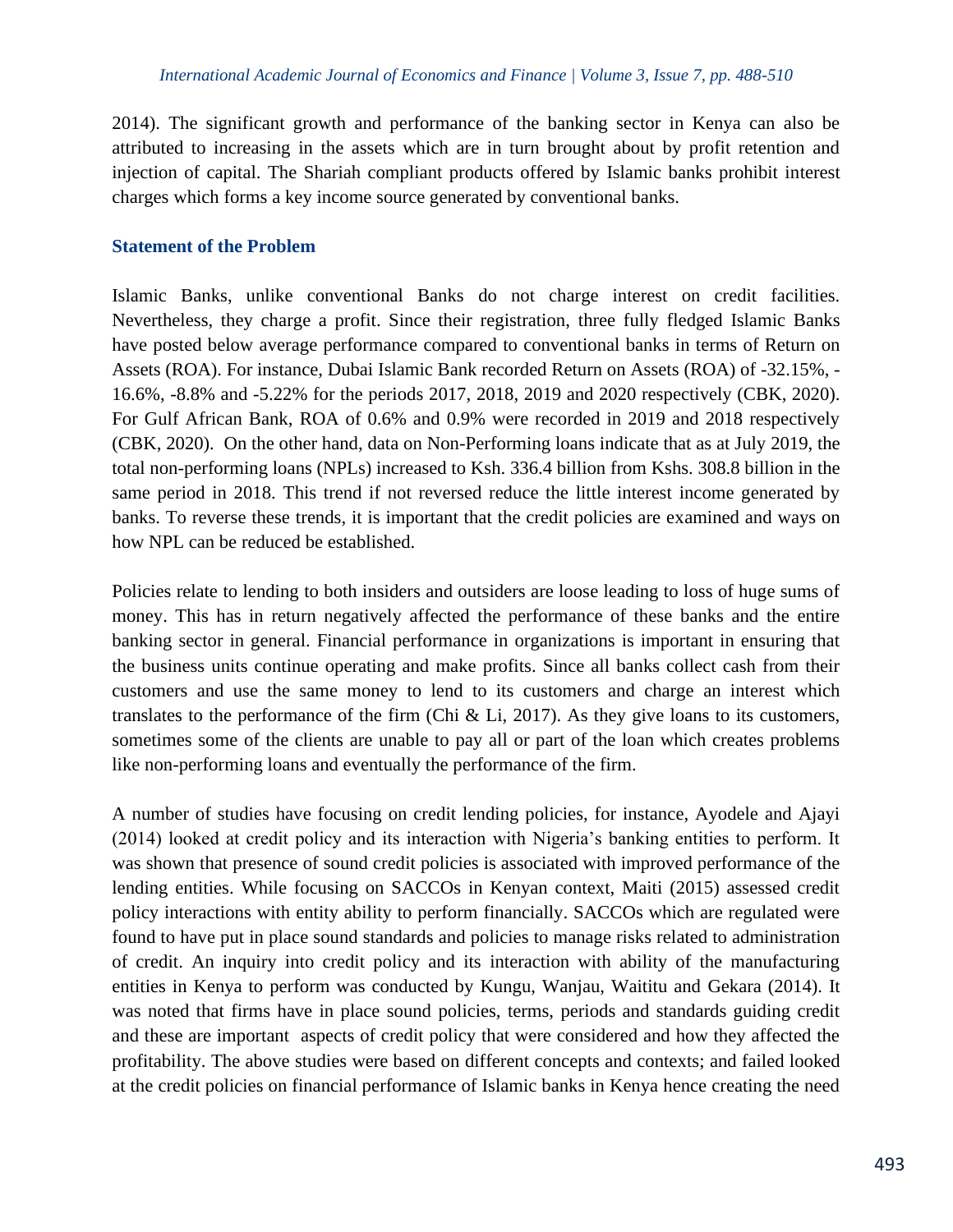of carrying out the current study. Hence assessment of credit lending policies and performance outcomes among banks operating on Islamic principles in Kenya.

# **Research Objectives**

The study's was guided by the following objectives:

- i. To establish the effect of credit standards on financial performance of Islamic banks in Kenya
- ii. To assess the effect of loan processing procedures on financial performance of Islamic banks in Kenya
- iii. To determine the effect of credit collection policy on financial performance of Islamic banks in Kenya

#### **LITERATURE REVIEW**

#### **Theoretical Review**

#### **Credit Risk Theory**

Founded by Robert Merton in 1974 this school of thought states that in spite of the fact that individuals have been confronting credit chance as far back as early ages. According to Emekter, Tu, Jirasakuldech and Lu (2015), credit risk has usually not been focused on until late 30 years. Early writing using a loan utilizes usual actuarial credit risk methods, the true problem of which is their complete dependence on verifiable data. There are currently three quantitative methodologies for examining loan opportunity: an auxiliary approach, a reduced form review and a deficient information approach: auxiliary approach, lessened shape examination and deficient data approach (Imbierowicz, Rauch, 2014).

Merton (1974) presented the credit chance hypothesis generally called the auxiliary hypothesis which said the default occasion gets from an association's advantage advancement demonstrated by a dispersion procedure with steady parameters. Such models are defined frequently as "fundamental model" and a specific guarantor is linked to the factors. A development of this classification is spoken to by resource of models where the default-restrictive misfortune is specific (Fanta, 2016).

Numerous researchers including Bekhet and Eletter (2014) have highlighted the significance of utilizing Credit rating assessment models as a part of assessing credit risk. In any case, Bekhet and Eletter (2014) contend that there is no ideal technique. This demonstrates one kind of rating model may function but neglects to work in others for specific budgetary organizations. According to their reasoning, various factors used as part of choosing a client's reliability, e.g. to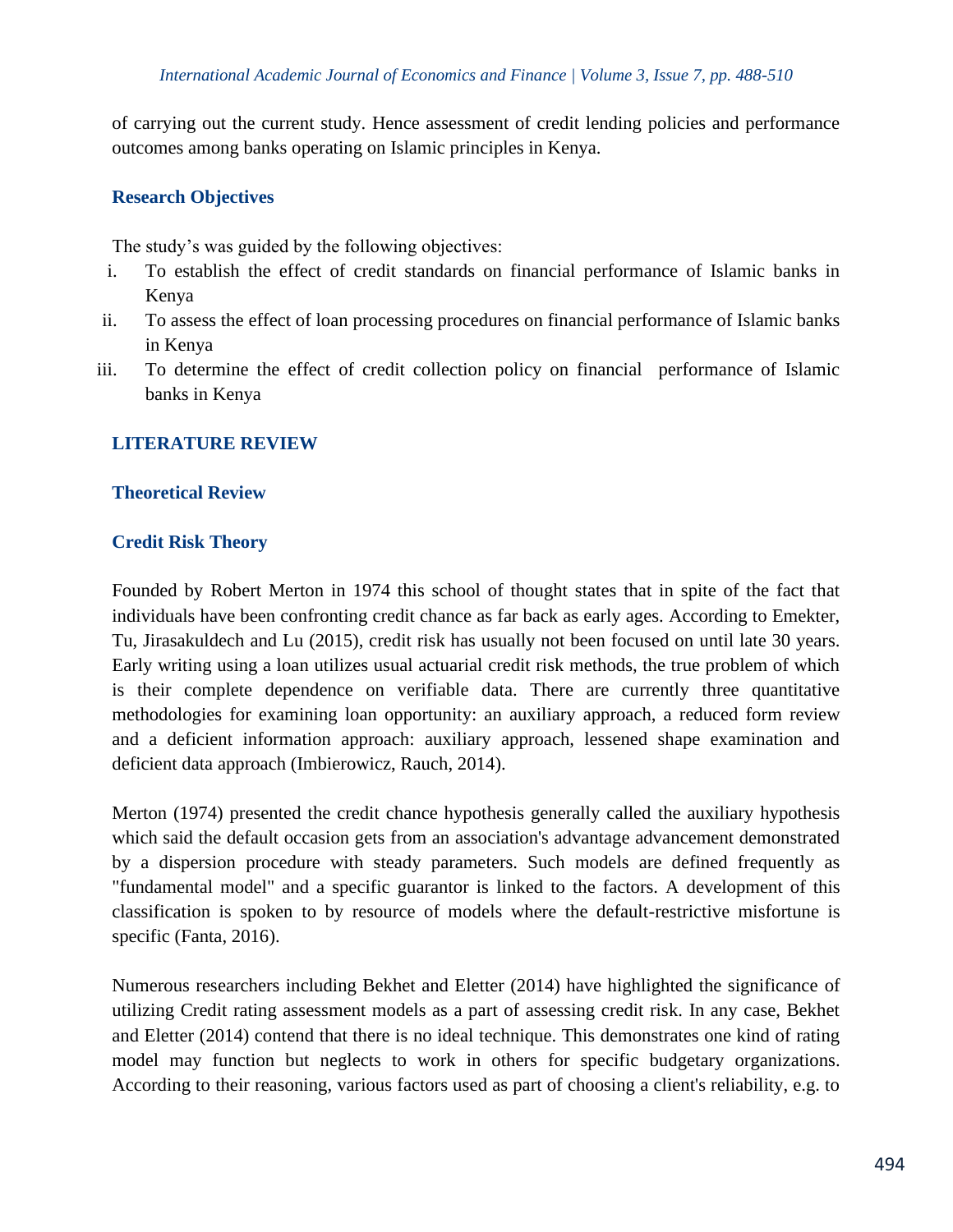what degree is a client delegated large or awful, this can be measured using factual techniques. Washington (2014) explored the link between macro-economic issues and credit risk using this theory. This theory is relevant to the study because Islamic Banks just like their conventional banks face credit risk of loan beneficiaries failing to repay the principal and profit as agreed.

# **Information Theory of Credit**

Information theories of credit allude to the measurement of credit to companies and individuals if banks could better predict their prospective customers ' probability of reimbursement (Fan, Lai & Li, 2015). On these lines, the deeper the credit markets would be the more financial foundations believe about the loan repayment record of scheduled borrowers. According to Love, Pería and Singh (2016), open or private loan registries that collect and provide expansive information on the reimbursement history of prospective clients to money-related institutions are essential to expand credit markets. The data that each party to a credit exchange transmits to the market will have imperative ramifications for the manner it receives credit; the ability of credit markets to skillfully match borrowers and credit experts, and the pretended enthusiasm rate for credit allocation among borrowers (Agarwal, Chomsisengphet, Liu, Song & Souleles, 2018). The way credit markets can prompt specific components for different kinds of money lenders and unique kinds of borrowers (Feenstra, Li & Yu, 2014).

When moneylenders understand more about borrowers, their record as a consumer, or different loan specialists to the firm, they are not as worried about the financing of non-practical activities, and in this manner augment more credit. Büyükşahin and Robe (2014) noted that speculators tend to focus on present earnings and ignore bookkeeping collections and proclamations of revenue while surveying a prospective applicant, despite the fact that these two disregarded elements may provide better information and have more prominent prescience than present gain. One way to improve decision-making is to learn from previous mistakes by providing precise data about each party (Edwards, Tan, Villeneuve, Meek and McQueen, 2016). This theory helps understand the loan processing processes and procedures which determine the repayment capabilities and amounts to be advanced.

# **Empirical Review**

#### **Credit Standard And Banks Financial Performance**

Claessens, Law and Wang (2018) conducted an assessment of credit rating and the ability of the banks to lend out under constraint capital. It was shown that credit standards are criteria that help in determining and deciding the customer to be given a loan facility. The decision to loan out the credit facility is pegged on a number of factors including the available securities and collaterals and the ability of the client to repay the loan facility. A firm should not have in place credit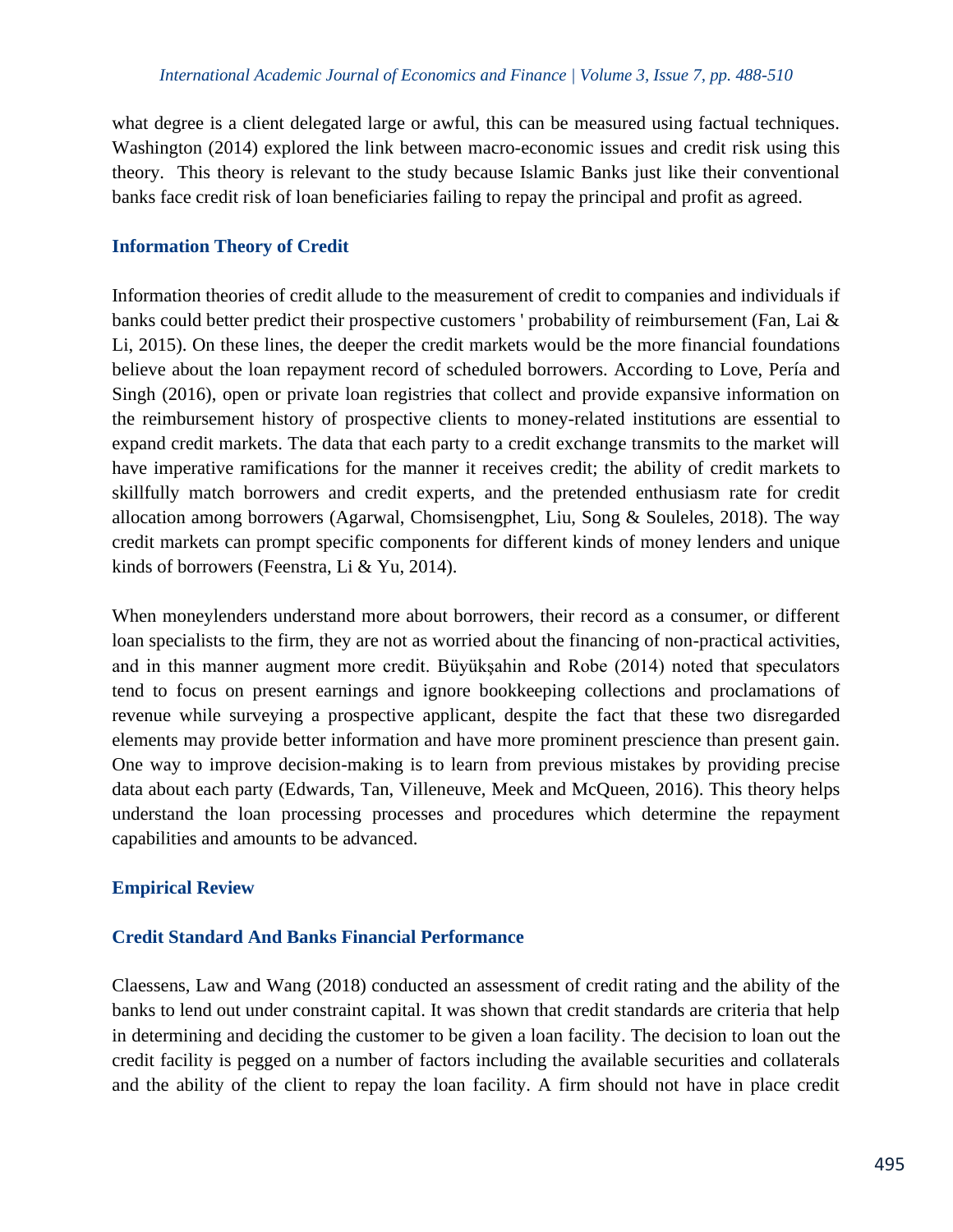standards that are so tight as this may lower the available customers. At the same time, the credit standards should not be too loose as customers may take advantage of this to slow down on repayment which may adversely affect the cash flow position of the firm.

Bergbrant and Hunter (2018) analyzed how the credit market conditions affecting the hedging activities in the firm. It was shown that having in place standards of lending increases the exposure of the firm if they are not adhered to. Proper consideration should be given to maximum credit policy and this would reduce the challenges related with weak and tight credit standards that a firm may adopt. The quality of balance sheet of the firm determines the lending conditions in the firm. Zambrano, Moral-Benito and Vegas (2018) did a study on lending standards adopted in major banking entities. It was shown that credit standards are simply criteria used in determining the types of customers to give credit facilities. Credit standards are seen to play a key role as far as management of accounts receivable is concerned. Credit standards mainly seek to ensure that there is consistency in the operations of the firm besides making sure that proper credit risk practices are adhered to. It is important to ensure that credit risks are uniform fort all and that every decision made is guided by these standards. A good credit standard involves effective initiation, analysis, credit monitoring and evaluation to ensure that the bank's interest is taken care of.

#### **Loan Processing Procedures And Banks Financial Performance**

Aiyar, Calomiris, Hooley, Korniyenko and Wieladek (2014) did a study on lending requirements in the banking sector focusing on UK context. It was shown that the lending policy of the bank is simply viewed as guidelines which staff needs to adhere to before being granted with loan facilities. They are these procedures that determine the type of customers at the corporate level which should be approved when demanding for loan facilities. Commercial banks help in growth and development of the economy as they offer credit facilities to customers. Trönnberg and Hemlin (2014) conducted a study on lending decision making in banks. The banks frequently suffer from poor lending procedures. It is important to have in place sound monitoring systems so as to reduce the exposure on risks in the banking sector. Banking entities should ensure that procedures are in place for processing of loan facilities to customers.

Owino and Otieno (2013) looked at the policies observed by banks in lending contracts and their effects on NPLs with focus on Kenyan banks. Lending policies and non-performing loans relate to each other. Loan processing procedures detect the portfolio of an individual's financial institution. The portfolios reflect the financial lending procedures used by a bank or any other financial institution. The lending procedures are guided by the size of the lending institution as it determines the amount of the loan to be issued, economic conditions which reflect the surrounding economic activities in which the financial institution operates and credit analysis which plays a key role in assessing the likelihood that a borrower will default on a given loan.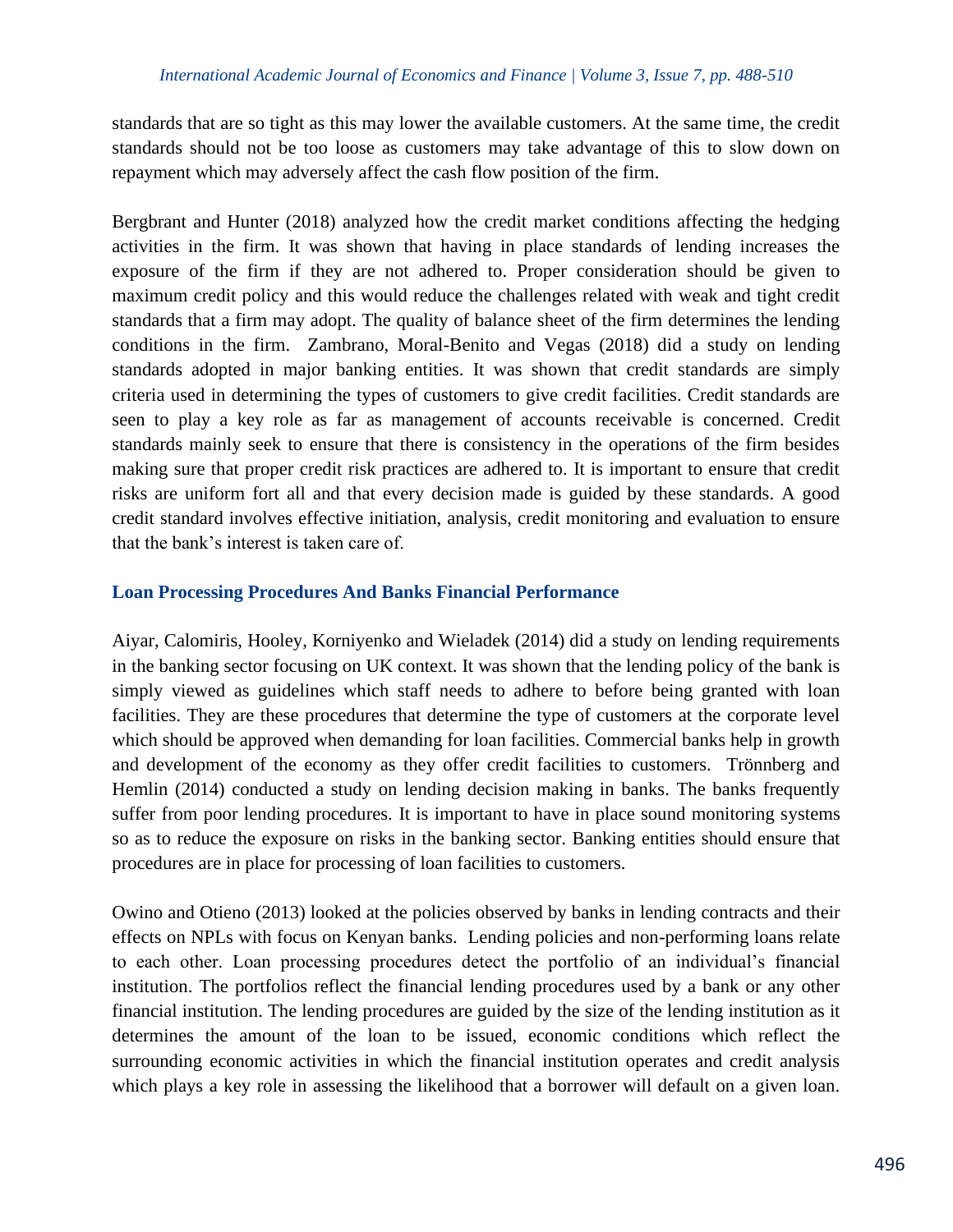However, this study was undertaken in 2013 focusing on conventional banks and non performing loans and not Islamic banks and their Returns on Assets hence the need to undertake the current study.

Sudhakar and Reddy (2016) examined the role played by models of assessing and evaluating credit risks with key emphasis on retain banks. Loan processing procedures involves the evaluation of a borrower's need s and financial conditions which include; the character of the person like integrity, ethical consideration and honesty which are based on the borrower's past behavior in both banking and repayments of loans that had been borrowed earlier. Loan procedures also determine the capacity of the borrower which focuses on whether the borrower has the ability to generate sufficient funds to liquidate the loan ad still stay financially healthy. Loan processing procedures involve processing of the manager's ability, policy documents of the firms, investment policies, strategic plans, and credit statements as well as judging the potentiality of a market. The judgment should be based on both the liquidity and the ability of the borrower to pledge specific assets to secure a loan.

#### **Credit Collection Policy and Banks Financial Performance**

Obeng (2017) looked at delay in repayment of credit facilities as explained by financial crisis in companies operating in European Union. The essence of credit collection policy is to promote efficient loan management of disbursed funds. Also, make sure that the level of yields for banks and microfinance organizations outweighs the price of loan delivery. The existence of an efficient strategy for collecting credit within the institutional framework enables loan officers to be effective and timely in collecting client funds. Emphasis must be placed on borrowers ' assessment and loan oversight. Banks need to adopt policies to allow clients to recover their loans efficiently before they become overdue.

Chehrazi, Glynn and Weber (2019) sought to determine the best way to dynamically optimize collection of credit facilities. The study findings suggest that the optimal policy significantly reduces the default loss of a bank while ensuring that efforts to collect loan facilities are improved. It is important to ensure that credit collection policy is organized to enhance the soundness and stability of the lending institution. Geer, Wang and Bhulai (2018) studied the role played by technology in collection of credit facilities from borrowers. Reduction of the late repayment risk and possible non-payment by customers require that a firm strives to implement and adhere to a credit collection process. The firm should begin by defining their credit goals and ultimately their credit collection policy. The credit collection team should constitute the decisions to offer credit facilities through reliance on methods of reducing risks, effectively screening the loan applicants, ensuring that accounts receivables are well monitored and collection all the debts that are due within a particular time.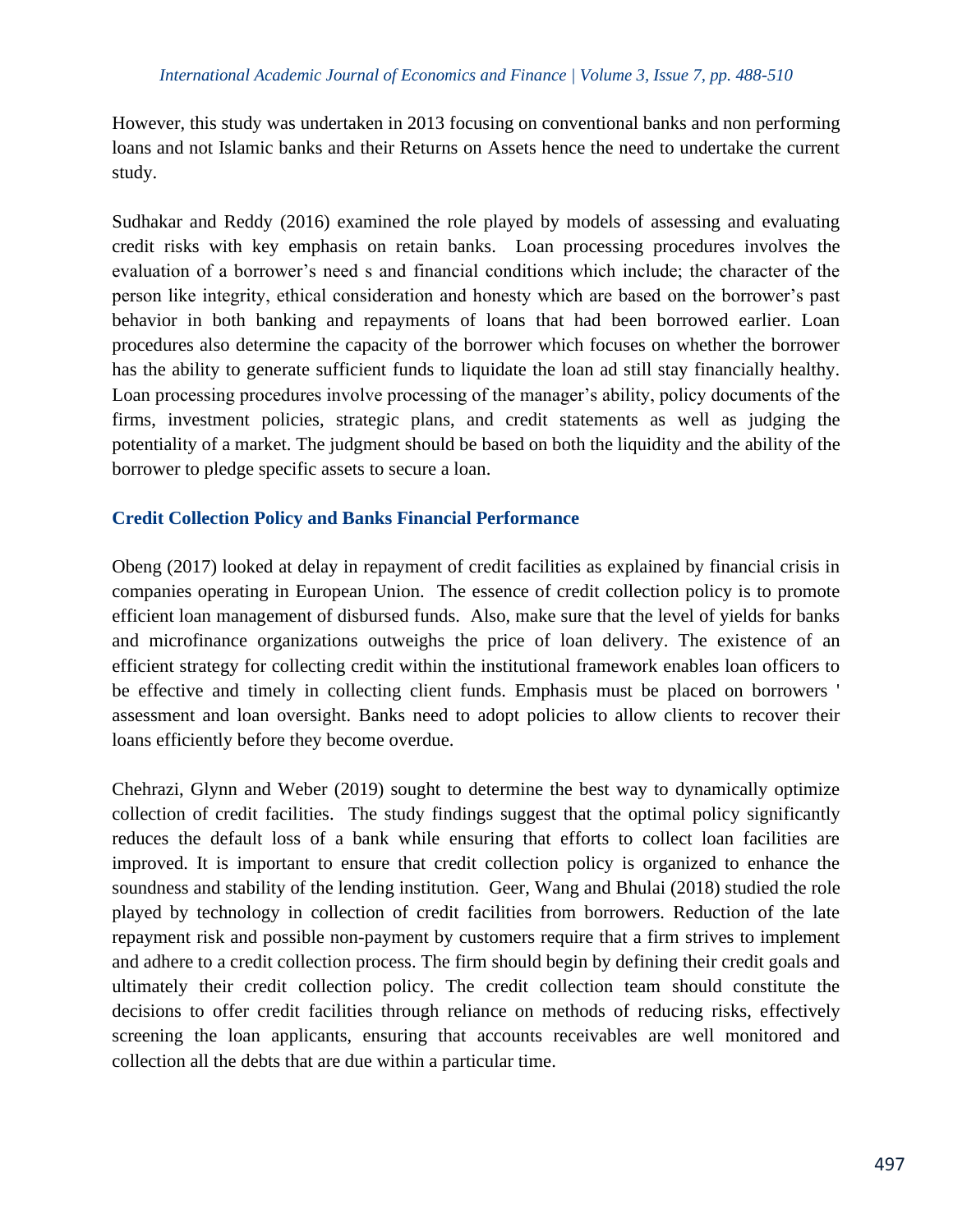#### *International Academic Journal of Economics and Finance | Volume 3, Issue 7, pp. 488-510*

Buabeng, Adams, Samuel, Bernardbonnah and Kusi (2016) looked at credit policies and their interaction with operations to collect debt. The study used a case of customers and staffs of multicredit savings and loans limited. The findings reveal that; cash discount, collection procedure, credit payment period and skills of debt collection staff have positive impact on the management of debt collections. Efficient implementations of the above policies would help in the recovery of all debt advanced to various customers. Credit collection involves a transaction between a supplier and buyer that allows the delay of payment for goods or services that have been supplied. But if the payment is not received as per the agreed date, this gives rise to late payment. Thus late payment will occur when the credit collection period exceeds the allowed or agreed period that was granted to the customer.

Fonseca, Strair and Zafar (2017) investigated on the effect of debt collection in accessing credit and financial health. It is possibility that an organization will have stability when the credit collection policy is organized and effectively implemented. A credit policy that is repeated ensures that customers and employees are well versed with the values of the firm. It ensures that no misunderstanding exists between the departments of sales as well as credit. It also improves on the customer care services in place of the entity. Ngonyani and Mapesa (2019) looked at credit collection policy and its interaction with portfolio risk with reference to microfinances operating in Tanzania. It was noted that collection of credit can be done in a number of ways for instance issuance of letters, use of telephone calls, physically visiting premises of the customers, sending out reminders and use of legal means including the court systems.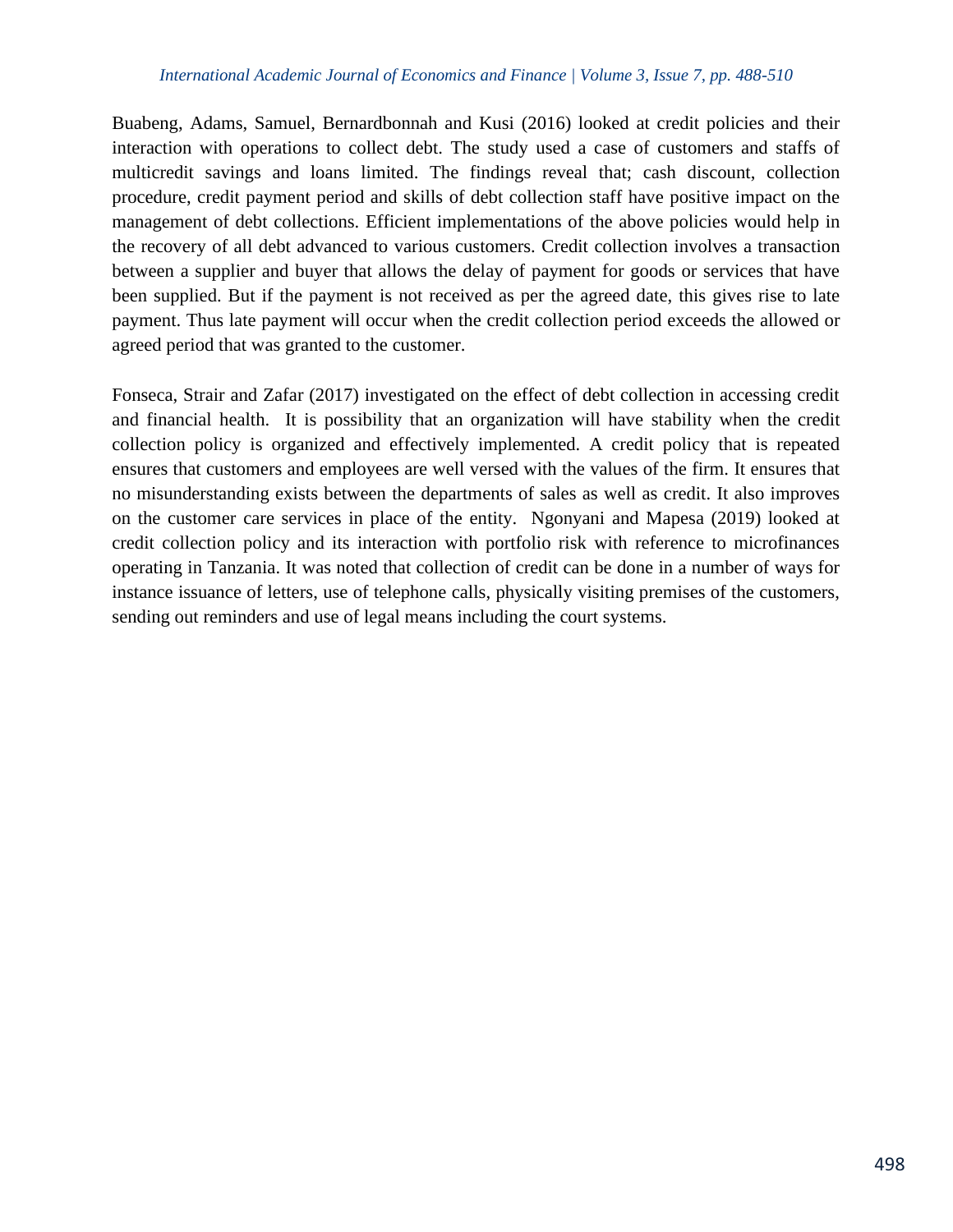

# **RESEARCH METHODOLOGY**

The design was descriptive as this was important in determining the interaction between credit policy and financial performance. It was used to describe things the way they exist in their original state (Tetnowski, 2015). On the other hand, correlational design helped in testing the formulated hypotheses to establish the relationship between bank credit lending policies and financial performance. The target population of the study was 3 fully fledged Islamic Banks operating in Kenya. A census was applied thus all the 3 Islamic banks were included. The rationale for use of census is that the population is small to carry out sampling. For the purposes of examining credit lending policies, purposive sampling was conducted for respondents from each bank. The researcher conducted credit collection managers, credit administrators, credit analysts and credit managers.

The information for the study was obtained by use of questionnaire (appendix ii) as well as data collection sheet (appendix iii) as tools. Questionnaire was appropriate in this study because large number of respondents could be reached relatively easily and economically. Besides questionnaires, information from auxiliary sources was also gathered with aid of data collection sheets. Data collection sheet (appendix iii) was used in collecting secondary data on financial performance of the banks.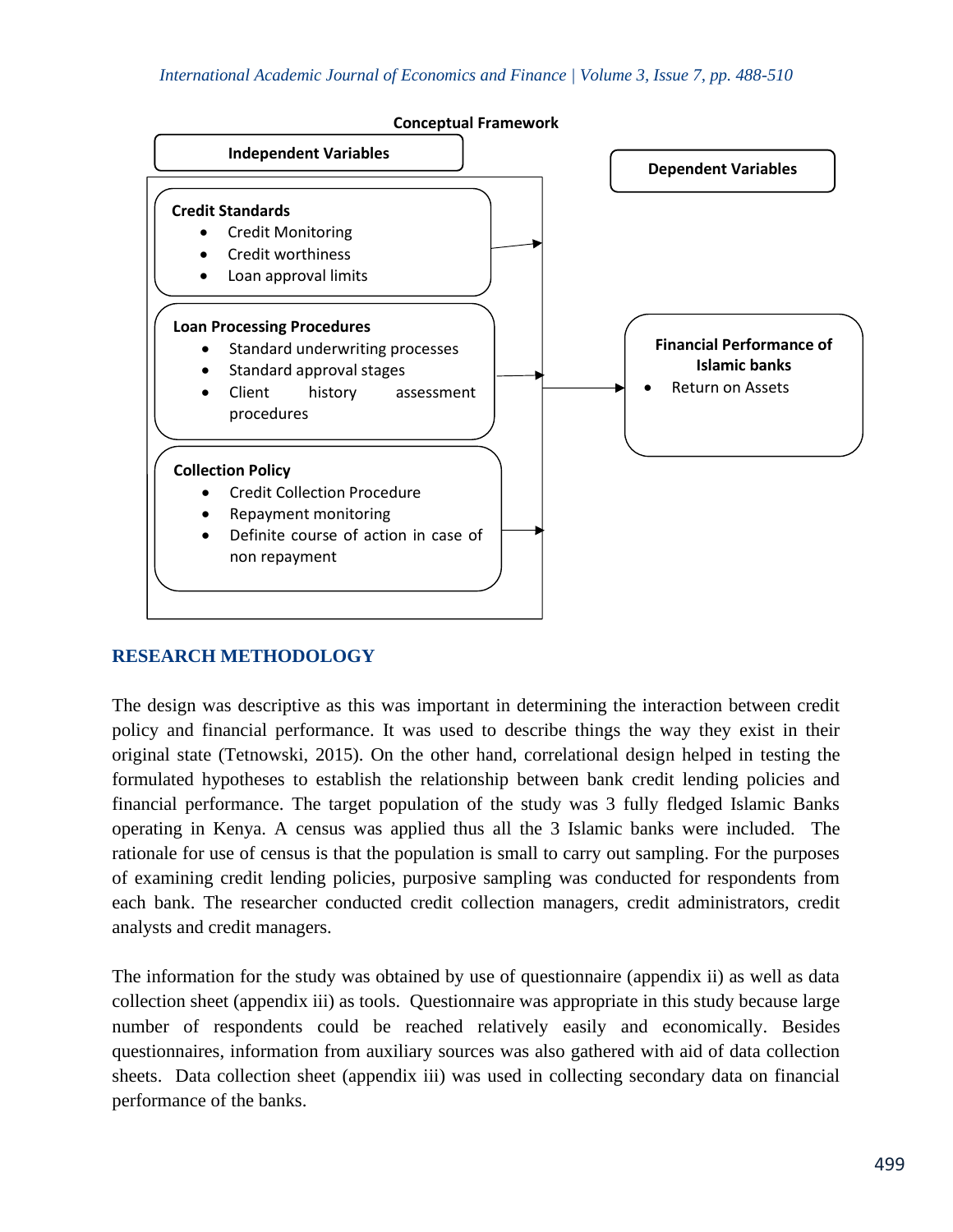Inferential statistics (multiple regression) was used to determine the degree of association between the study variables. Panel data methods were adopted in conducting analysis of the results with the model as specified below:

**Yit=a+β1X1it + β2X2it + β3X3it + ε………………………………………..(i) Equation 3.1** 

Where:

 $Y_{it}$  = Financial Performance of firm *i* at time t

 $X_1$  = Credit Standards of firm  $X_2$  = Loan Processing Procedure of firm  $X_3$  = Credit Collection Policy of firm α=regression coefficient  $β_1, β_2, β_3$  Coefficients of various independent variables ε *=*error term

# **Results and Findings General Information**

The researcher administered 96 questionnaires to three Islamic Banks out of which 66 of them were dully filled and returned giving a response rate of 69%. On the period worked, 40.9% of the respondents had worked in their institutions for over 4 years, 37.9% had worked for 2-4 years and 21.2% for less than 2 years. This shows that the respondents of the study had generally worked in their Islamic banks for a relatively longer period of time and thus they were knowledgeable on the subjects sought by this study. On the highest level of education attained, 59.1% of the respondents had degrees, 21.2% had masters, 12.2% had diplomas and 7.6 had certificates. It can be inferred that the respondents were learnt and probably understood the key issues of lending as sought by the study. On the positions that respondents held in their banks, 16.7% of the respondents were credit administration Managers, 13.6% were corporate facility analysts, 15while the least represented were credit collection manager and legal advisors at 9.1%. It can be deduced that the respondents of the study held different positions and thus had diverse knowledge on lending as sought by the study.

#### **Credit Standards**

#### **Table 1: Credit Standards**

| <b>Statement</b>                              | No     | Little | <b>Moderate</b> | Great  | Verv          |
|-----------------------------------------------|--------|--------|-----------------|--------|---------------|
|                                               | Extent | Extent | Extent          | Extent | Great         |
|                                               |        |        |                 |        | <b>Extent</b> |
| The bank monitors the credit period of        |        |        |                 |        |               |
| customers regularly                           | 0.0%   | 27.9%  | 2.4%            | 60.0%  | 9.7%          |
| Our Bank evaluates all applicant's collateral |        |        |                 |        |               |
| pledged before issuance of loans              | 0.0%   | 3.0%   | 17.0%           | 72.7%  | 7.3%          |
| The bank carries out credit evaluation on a   |        |        |                 |        |               |
| regular basis                                 | 2.4%   | 17.0%  | 15.8            | 40.0%  | 24.8          |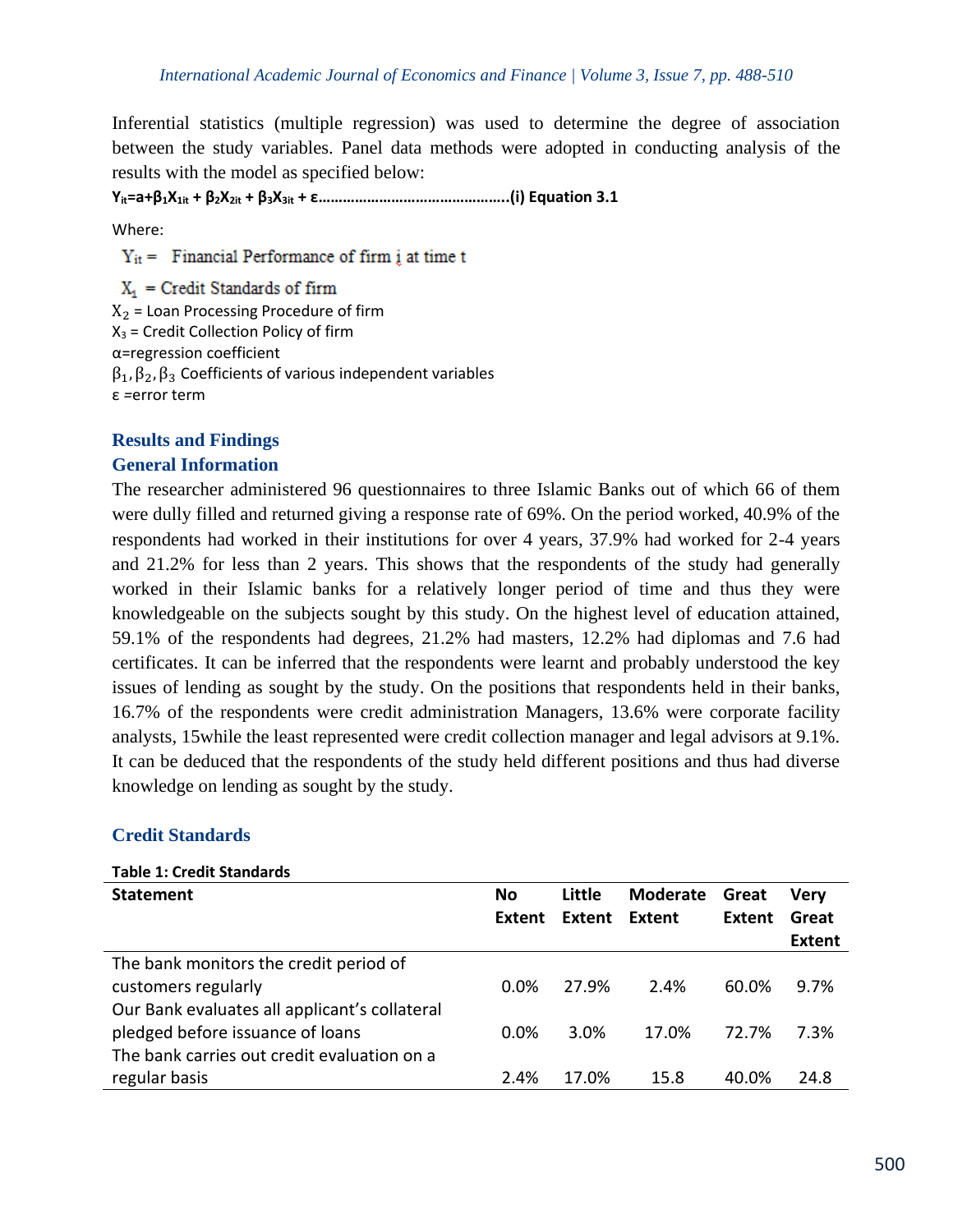| Our Bank observes loan maturity limits when      |      |       |       |       |       |
|--------------------------------------------------|------|-------|-------|-------|-------|
| appraising credit applications                   | 0.0% | 15.2% | 7.3%  | 67.3% | 10.3% |
| Our Bank adheres to set interest rate limits     |      |       |       |       |       |
| when giving out loans to applicants              | 0.0% | 2.4%  | 23.0% | 61.8% | 12.7% |
| Our Bank monitors repayment performance of       |      |       |       |       |       |
| borrowers on a regular basis                     | 0.0% | 0.0%  | 17.0% | 68.5% | 14.5% |
| We evaluate creditworthiness of customers        |      |       |       |       |       |
| before approving loans to customers              | 0.0% | 20.0% | 9.7%  | 65.5% | 4.8%  |
| Our Bank applies uniform practices when          |      |       |       |       |       |
| evaluating clients for loan applications in each |      |       |       |       |       |
| category                                         | 0.0% | 12.7% | 10.3% | 60.0% | 17.0% |
| We carry out monitoring to decide the type of    |      |       |       |       |       |
| client to whom loans should be extended          | 0.0% | 22.4% | 27.3% | 26.1% | 24.2% |
| Our Bank has set various loan limits for various |      |       |       |       |       |
| categories of customers                          | 0.0% | 14.5% | 7.3%  | 61.2% | 17.0% |
| Our Bank factors in customer characters in       |      |       |       |       |       |
| administration of credit                         | 0.0% | 0.0%  | 20.0% | 54.5% | 25.5% |
| Our bank takes into account the capital strength |      |       |       |       |       |
| of customers in processing credit facilities     | 0.0% | 17.0% | 3.0%  | 60.0% | 20.0% |
| Our Bank takes into account the condition of     |      |       |       |       |       |
| loan applicants in its credit administration     | 2.4% | 10.3% | 5.5%  | 64.8% | 17.0% |
| <b>Overall Score</b>                             | 0.4% | 12.5% | 12.7% | 58.6% | 15.8% |

The results in Table 1 indicate that on overall, 58.6% of the respondents said that credit standards had been adopted in their respective banks to a great extent. Claessens, Law and Wang (2018) said that a firm should not have in place credit standards that are so tight and this may lower the available customers. Most of the respondents, 72.7% said that their Bank evaluated every applicant's collateral pledged before issuance of loans to a great extent although only 26.1% of the respondents said that their institution carried out monitoring to decide the type of client to whom loans should be extended. Zambrano, Moral-Benito and Vegas (2018) said that credit standards mainly seek to ensure that there is consistency in the operations of the firm besides making sure that proper credit risk practices are adhered to.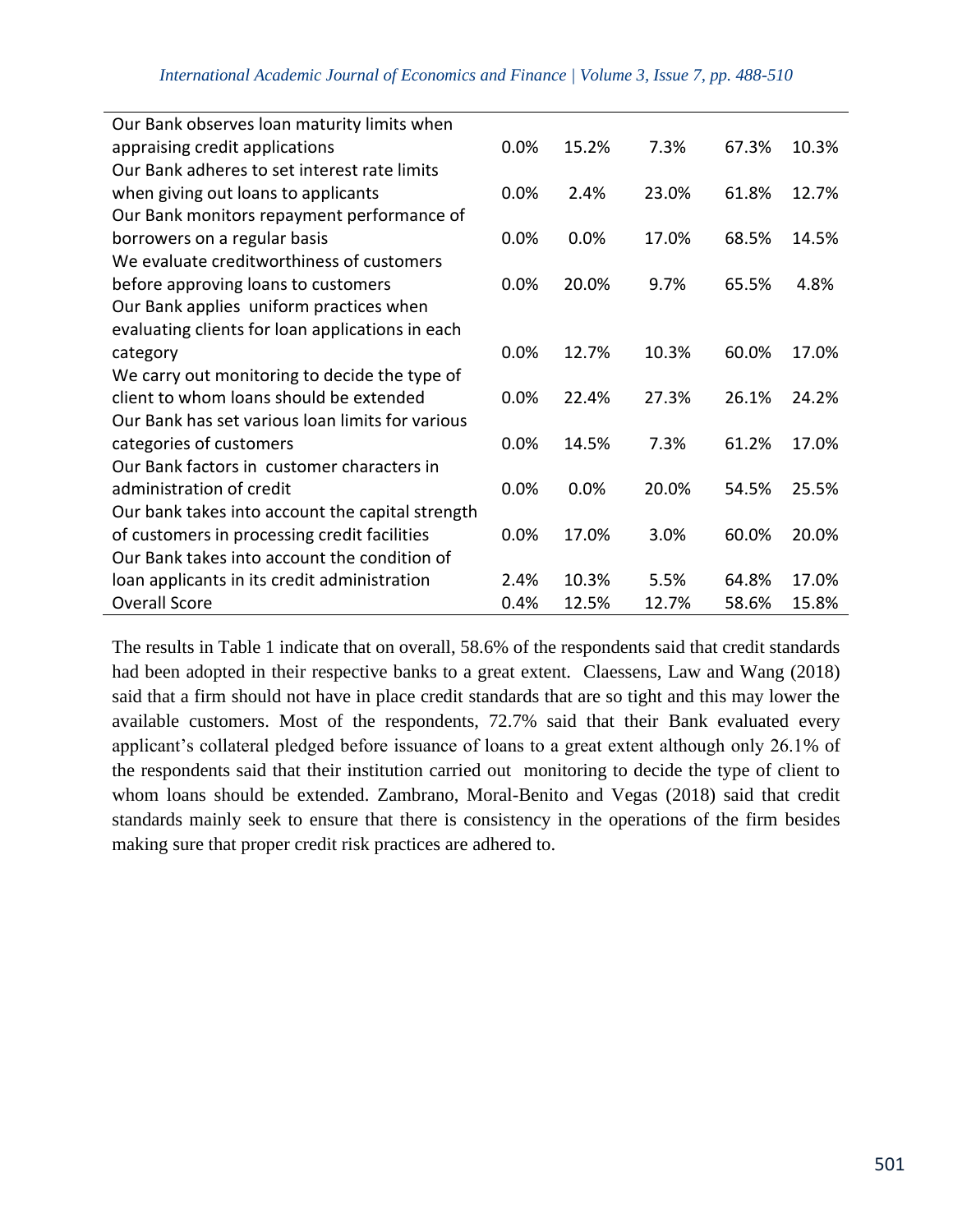# **Loan Processing Procedures**

#### **Table 2: Loan Processing Procedures**

| <b>Statement</b>                                                                                              | <b>No Extent Little</b> | <b>Extent</b> | <b>Moderate</b><br><b>Extent</b> | Great<br><b>Extent</b> | <b>Very Great</b><br><b>Extent</b> |
|---------------------------------------------------------------------------------------------------------------|-------------------------|---------------|----------------------------------|------------------------|------------------------------------|
| Our bank evaluates the needs of the                                                                           |                         |               |                                  |                        |                                    |
| borrowers before giving out a loan                                                                            | 2.4%                    | 12.7%         | 10.3%                            | 61.8%                  | 12.7%                              |
| Our Bank has a standardized loan<br>processing flow of events                                                 | 0.0%                    | 24.2%         | 15.2%                            | 58.2%                  | 2.4%                               |
| Our Bank has a uniform loan repayment<br>plans for all its customers                                          | 0.0%                    | 17.0%         | 7.9%                             | 72.7%                  | 2.4%                               |
| Our Bank uses third parties to collect<br>outstanding loans from customers                                    | 0.0%                    | 0.0%          | 27.3%                            | 48.5%                  | 24.2%                              |
| Our Bank has uniform criteria on enforcing<br>law suits on customer defaults                                  | 2.4%                    | 26.1%         | 12.1%                            | 44.8%                  | 14.5%                              |
| The bank has competent staff to evaluate<br>the needs of the borrowers before giving<br>out credit facilities | 0.0%                    | 17.6%         | 24.8%                            | 25.5%                  | 32.1%                              |
| The needs of the borrowers determine the<br>amount of loan we extent to them                                  | 0.0%                    | 29.7%         | 15.2%                            | 45.5%                  | 9.7%                               |
| The bank has customized its credit facilities<br>based on the needs of the borrowers                          | 0.0%                    | 24.8%         | 17.0%                            | 50.9%                  | 7.3%                               |
| The bank evaluates the needs of<br>borrowers before giving out loans to<br>reduce chances of default          | 0.0%                    | 0.0%          | 12.1%                            | 68.5%                  | 19.4%                              |
| Our Bank conducts an assessment of the<br>cash flow history of all loan applicants                            | 2.4%                    | 25.5%         | 12.1%                            | 35.8%                  | 24.2%                              |
| Our loan approvals are based on<br>satisfactory assessment of the cash flow<br>history of all loan applicants | 0.0%                    | 20.0%         | 15.2%                            | 57.6%                  | 7.3%                               |
| Our Bank offers different rates for<br>different credit products                                              | 0.0%                    | 23.0%         | 5.7%                             | 47.1%                  | 24.1%                              |
| <b>Overall Score</b>                                                                                          | 0.6                     | 18.4          | 14.6                             | 51.4                   | 15.0                               |

The results in Table 4.5 indicate that 51.4% of the respondents were of the view that loan processing procedures had been adopted in their institution to a great extent. More specifically, while majority of the respondents (72.7%) said that their Bank had a uniform loan repayment plans for all its customers, only 25.5% said were of the opinion that the bank had competent staff to evaluate the needs of the borrowers before giving out credit facilities to a great extent. Aiyar et al. (2014) did a study on capital requirements in the banking sector focusing on UK context. It was shown that the lending policy of the bank is simply viewed as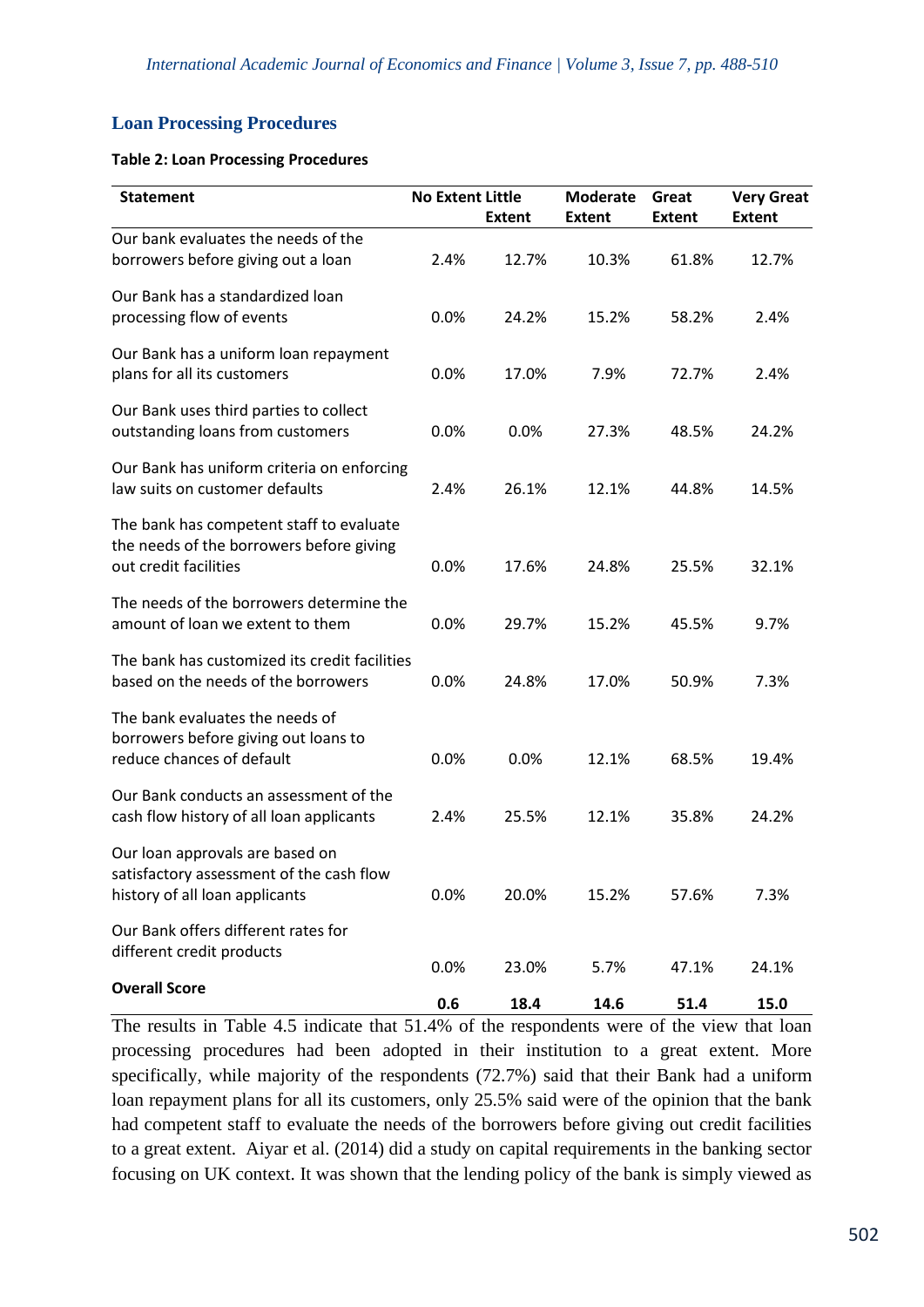guidelines which staff needs to adhere to before being granted with loan facilities. They are these procedures that determine the type of customers at the corporate level which should be approved when demanding for loan facilities

# **Credit Collection Policy**

#### **Table 3: Credit Collection Policy**

| <b>Statement</b>                       | no     | little | moderate | great  | very   |
|----------------------------------------|--------|--------|----------|--------|--------|
|                                        | extent | extent | extent   | extent | great  |
|                                        |        |        |          |        | extent |
| Our Bank has well established          |        |        |          |        |        |
| procedures for collecting debts        | 0.0%   | 12.6%  | 13.8%    | 44.8%  | 28.7%  |
| Our Bank use highly skilled            |        |        |          |        |        |
| employees in collecting debts          |        |        |          |        |        |
|                                        | 3.4%   | 8.0%   | 12.6%    | 71.3%  | 4.6%   |
| Our bank is keen on payment period     |        |        |          |        |        |
| when collecting debts                  |        |        |          |        |        |
|                                        | 0.0%   | 23.0%  | 8.0%     | 54.0%  | 14.9%  |
| Our credit collection team monitors    |        |        |          |        |        |
| the level of receivables after each    |        |        |          |        |        |
| collection process                     | 14.9%  | 6.9%   | 24.1%    | 48.3%  | 5.7%   |
|                                        |        |        |          |        |        |
| Our credit collection team reports     |        |        |          |        |        |
| the whole process after the            |        |        |          |        |        |
| collection of debts                    | 0.0%   | 21.8%  | 13.8%    | 46.0%  | 18.4%  |
| Our Bank has clear criterion on use    |        |        |          |        |        |
| of law suits in collection of credit   |        |        |          |        |        |
|                                        | 0.0%   | 19.5%  | 23.0%    | 48.3%  | 9.2%   |
| Our Bank has clear policies on writing |        |        |          |        |        |
| off debts that stand no chance of      |        |        |          |        |        |
| collection                             |        |        |          |        |        |
|                                        | 1.1%   | 14.9%  | 13.8%    | 50.6%  | 19.5%  |
| Our Bank has clear timelines on        |        |        |          |        |        |
| generation of regular loan status      |        |        |          |        |        |
| reports                                |        |        |          |        |        |
|                                        | 2.3%   | 9.2%   | 12.6%    | 56.3%  | 19.5%  |
| <b>Overall Score</b>                   | 2.7    | 14.5   | 15.2     | 52.5   | 15.1   |

As per the results in Table 3, it can be seen that 52.5% of the respondents said that credit collection policy had been implemented in their organizations to a great extent. It was noted that while most of the respondents, 71.3% shared that their Bank used highly skilled employees in collecting debts to a great extent, 44.8% said that the bank had well established procedures for collecting debts to a great extent too. Obeng (2017) said that the essence of credit collection policy is to promote efficient loan management of disbursed funds.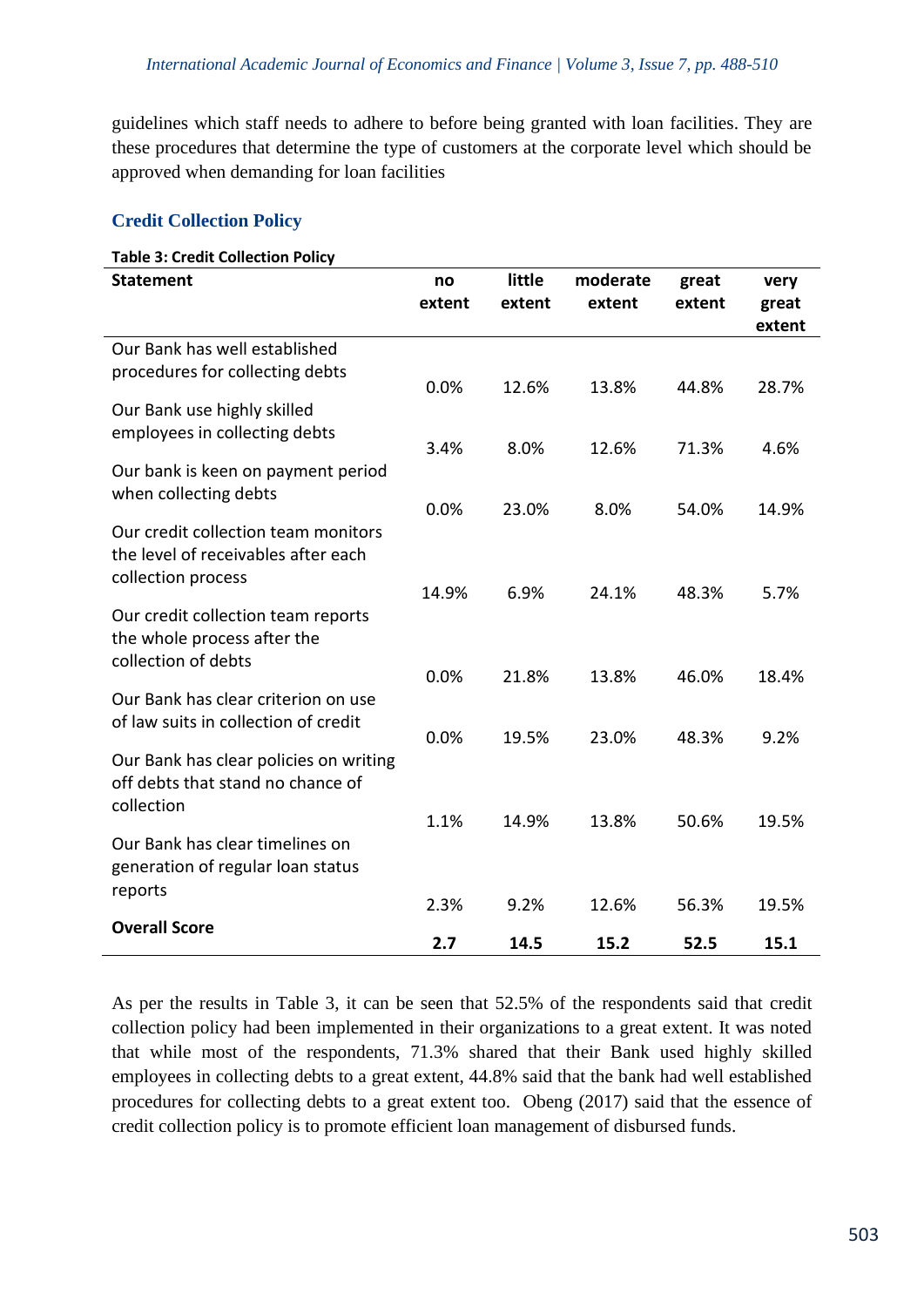# **Financial Performance of Islamic Banks**

The study required collection of secondary data covering the period of 2016-2019. The findings of descriptive statistics are as indicated in Table 4.

| <b>Bank</b>            | Min      | Max     | Mean     | <b>Std. Dev</b> |
|------------------------|----------|---------|----------|-----------------|
| <b>First Community</b> |          |         |          |                 |
| Bank (FCB)             | 1        | 1.25    | 0.44     | .01586          |
|                        |          |         |          |                 |
| Gulf<br>African        | .06      | 1.49    | 0.95     | .02909          |
| Bank (GAB)             |          |         |          |                 |
| Islamic<br>Dubai       |          |         | $-15.69$ |                 |
| Bank (DIB              | $-32.15$ | $-5.22$ |          | .03344          |

Table 4 gives the mean of ROA for First Community Bank as .0.44; Gulf African Bank as 0.95 and Dubai Islamic Bank DIB as -15.69. This implies that on overall, Gulf African Bank was doing well in terms of financial performance as compared with First Community Bank and Dubai Islamic Bank.

#### **Regression Results**

Regression analysis was conducted to test the formulated hypotheses. The findings of the model are as summarized in the next sections.

# **Regression Model**

The findings of the regression model were established and summarized as indicated in Table 5.

|       | <b>Table 5: Regression Model</b> |                 |                          |                                   |  |  |  |
|-------|----------------------------------|-----------------|--------------------------|-----------------------------------|--|--|--|
| Model |                                  |                 |                          |                                   |  |  |  |
|       |                                  | <b>R</b> Square | <b>Adjusted R Square</b> | <b>Std. Error of the Estimate</b> |  |  |  |
|       | .817ª                            | .668            | .652                     | .70426                            |  |  |  |

Table 5 gives the value of R square as 0.668, this means that 66.8% change in financial performance of the Islamic banks in Kenya is jointly explained by credit standards, loan processing procedures and credit collection policy as part of the credit lending policies. From this analysis, a further 33.2% is attributed to other factors outside the scope of this study.

# **Analysis of Variance**

Table 6 gives the findings of ANOVA.

|              | <b>Table 6: Analysis of Variance</b> |    |                    |        |                   |
|--------------|--------------------------------------|----|--------------------|--------|-------------------|
|              | <b>Sum of Squares</b>                | df | <b>Mean Square</b> |        | Sig.              |
| Regression   | 87.665                               |    | 29.222             | 41.509 | .000 <sup>b</sup> |
| Residual     | 43.647                               | 62 | .704               |        |                   |
| <b>Total</b> | 131.312                              | 65 |                    |        |                   |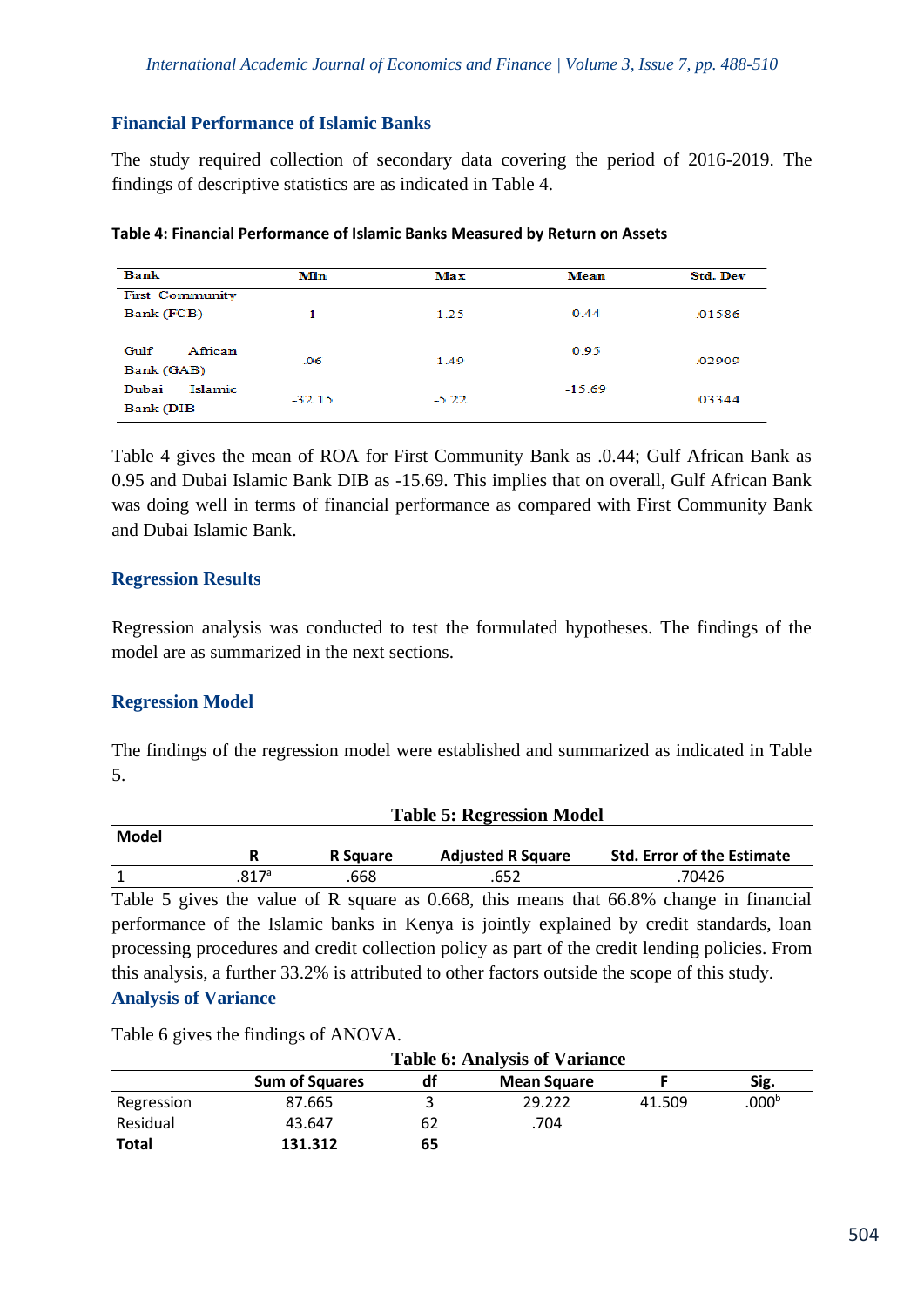The findings in Table 6 indicate the value of F calculated as 49.509 with p-value of 0.000 which is lower than 0.05. This means that the overall model of the study was significant.

#### **Regression Beta Coefficients**

The findings of the regression beta coefficients and significance are as indicated in Table 7.

|                                 |       | 7:<br><b>Table</b><br><b>Significance</b> | Regression<br>Beta  | <b>Coefficients</b> | and  |
|---------------------------------|-------|-------------------------------------------|---------------------|---------------------|------|
|                                 |       |                                           | <b>Standardized</b> |                     |      |
|                                 |       | <b>Unstandardized Coefficients</b>        | <b>Coefficients</b> |                     |      |
|                                 | B     | <b>Std. Error</b>                         | <b>Beta</b>         |                     | Sig. |
| (Constant)                      | 7.196 | 1.199                                     |                     | 6.003               | .000 |
| <b>Credit Standards</b>         | .104  | .045                                      | .056                | 2.311               | .017 |
| Loan Processing                 | .119  | .048                                      | .156                | 2.463               | .016 |
| <b>Procedures</b>               |       |                                           |                     |                     |      |
| <b>Credit Collection Policy</b> | .464  | .038                                      | .765                | 12.084              | .000 |

From Table 7, the following model is predicted:

# **Y=7.196+.104X1+ .119X2+ .464X3+ ε** Where:

 $X_1$  = Credit Standards  $X<sub>2</sub>$  = Loan Processing Procedure  $X_3$  = Credit Collection Policy

The first objective of the study was to establish the effect of credit standards on financial performance of Islamic banks in Kenya. From the results, the study noted that when all other variables are to be held constant, a unit change in credit standards by one unit would result into 0.104 unit improvement in financial performance of the Islamic banks. The second objective of the study was to assess the effect of loan processing procedures on financial performance of Islamic banks in Kenya. The findings of the study showed that when all other factors are held constant, unit change in loan processing procedures would lead to 0.1219 unit changes in financial performance of the Islamic banks. The last objective of the study sough was to determine the effect of credit collection policy on financial performance of Islamic banks in Kenya. The results were that when other variables are held constant, a unit change in credit collection policy would result into 0.464 unit changes in financial performance of the Islamic banks in Kenya.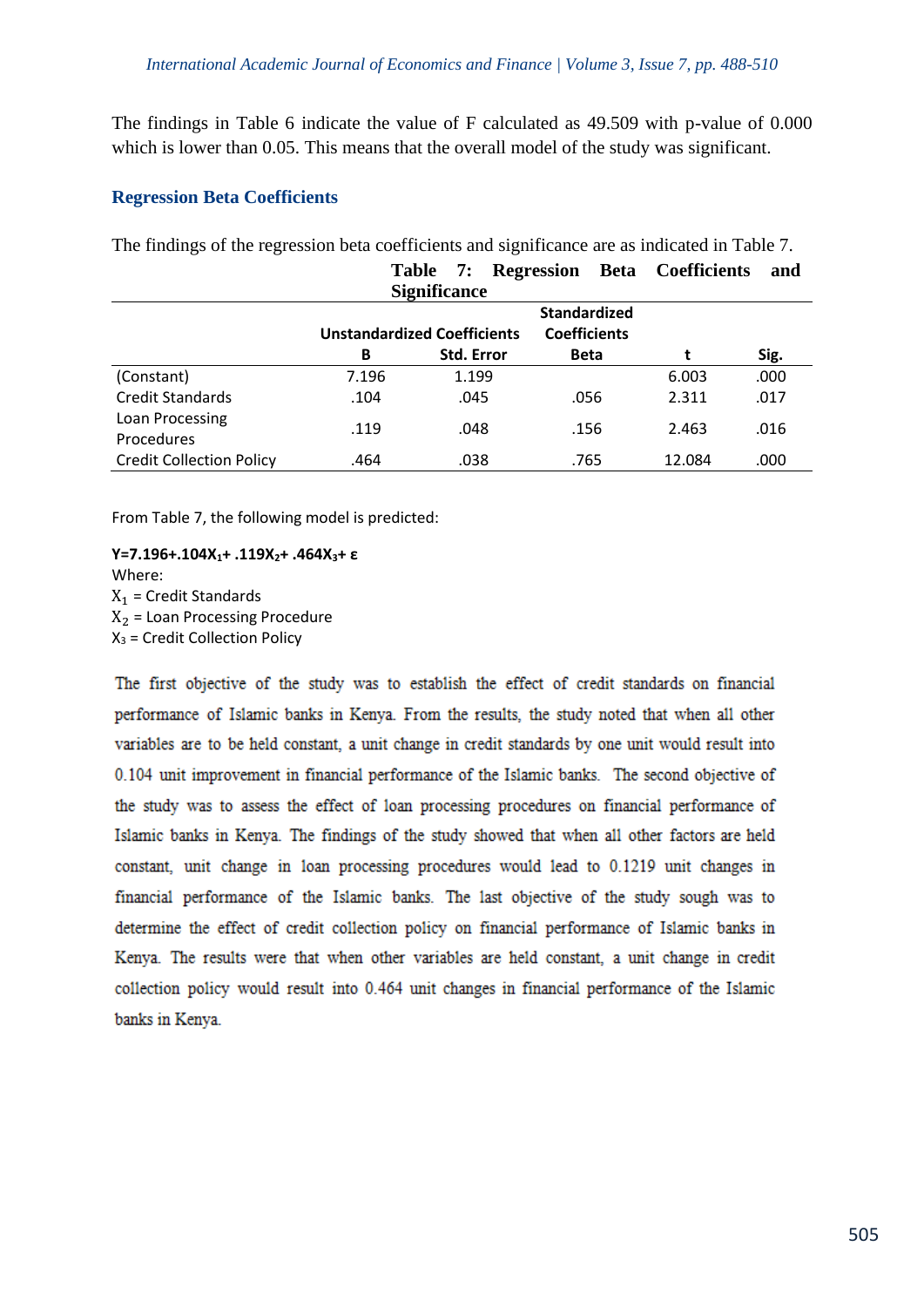# **CONCLUSION AND RECOMMENDATIONS**

# **Conclusion**

Based on descriptive statistics, the study concludes that most of the Islamic banks in Kenya have implemented credit standards to a great extent. The study further concludes that credit standards have significantly contributed towards financial performance of the Islamic banks in Kenya.

In line with the descriptive statistics, the study concludes that loan processing procedures have been adopted by the Islamic banks in Kenya to a great extent. The study further concludes that the loan processing procedures in place have significantly affected financial performance of the Islamic banks in Kenya.

On the basis of the descriptive statistics, the study concludes that credit collection policy was ion place among the Islamic banks in Kenya. The study also concludes that the credit collection policy has significantly enhanced financial performance of the Islamic banks in Kenya.

# **Recommendations For Managememnt ,Policy And Practice**

The regression beta coefficients indicated that credit collection policy had the largest beta coefficient that was significant. Debt collection managers and officers of the Islamic financial institutions in Kenya should simply the terms of the credit collection policy so as to significantly enhance financial performance of their institutions.

From regression results, loan processing procedures had the second largest regression beta coefficient that was positive and significant. Thus, the study recommends that the credit administration managers and officers of the Islamic banks in Kenya should simplify the loan processing procedures so as to improve on financial performance.

The results showed that credit standards had the least but positive and significant beta coefficient. Thus, this study recommends that the credit administration managers of the Islamic banks in Kenya should work to improve on the credit standards that are in place so as to enhance financial performance.

# **REFERENCES**

Abbas, A., Zaidi, S. A. H., Ahmad, W., & Ashraf, R. (2014). Credit risk exposure and performance of banking sector of Pakistan. *Journal of Basic and Applied Sciences*, *4*(3), 240-245.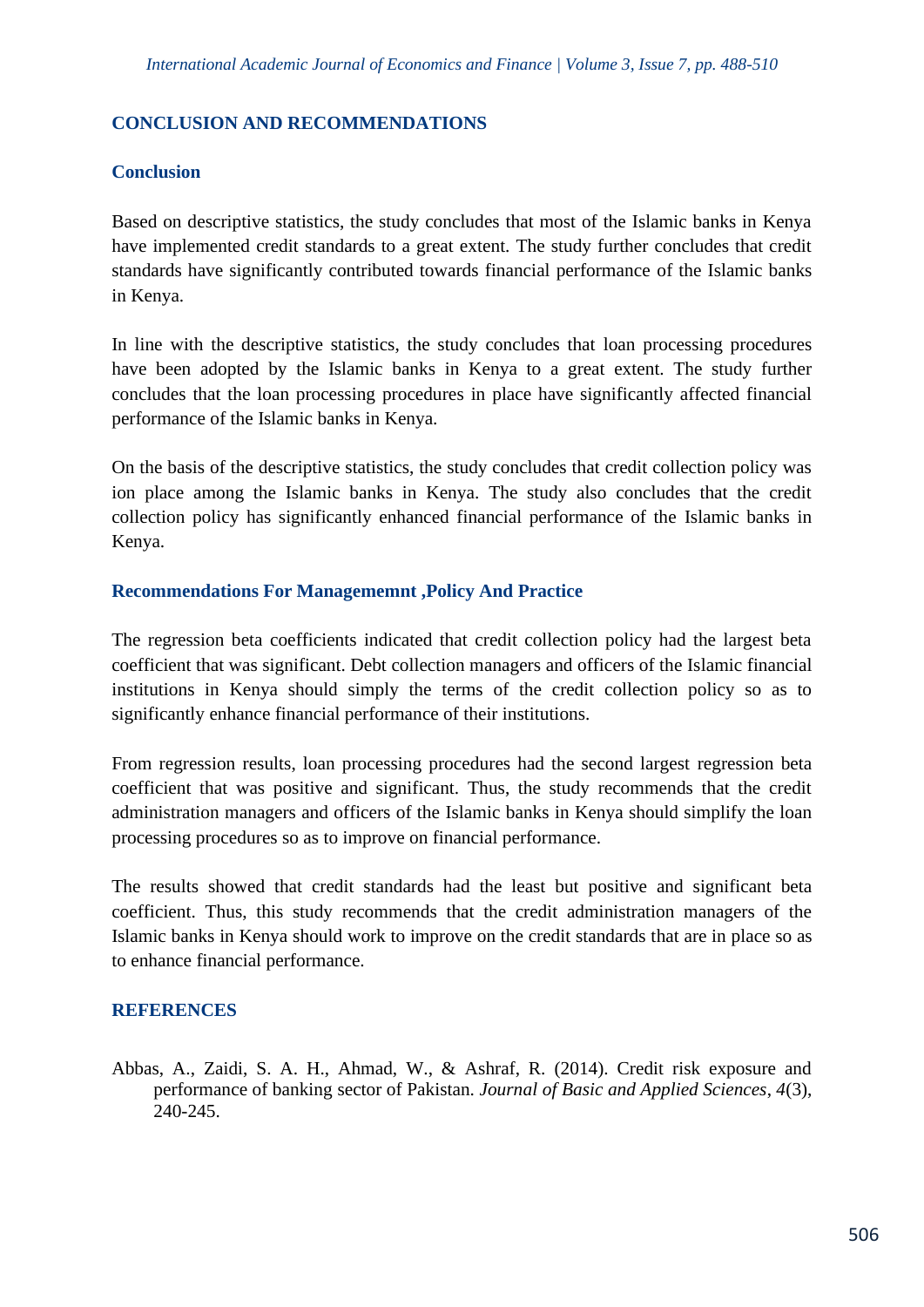- Abedifar, P., Ebrahim, S. M., Molyneux, P., & Tarazi, A. (2015). Islamic banking and finance: Recent empirical literature and directions for future research. *Journal of Economic Surveys*, *29*(4), 637-670.
- Agarwal, S., Chomsisengphet, S., Liu, C., Song, C., & Souleles, N. S. (2018). Benefits of relationship banking: Evidence from consumer credit markets. *Journal of Monetary Economics*, *96*, 16-32.
- Agola, T. (2014). Credit policy and financial performance of microfinance institutions in Kenya. *Unpublished MBA Project*.
- Aiyar, S., Calomiris, C. W., Hooley, J., Korniyenko, Y., & Wieladek, T. (2014). The international transmission of bank capital requirements: Evidence from the UK. *Journal of Financial Economics*, *113*(3), 368-382.
- An, T. H. T., & Yeh, K. C. (2020). Growth effect of foreign direct investment and financial development: new insights from a threshold approach. *Journal of Economics and Development*.
- Ashraf, B., Arshad, S., & Hu, Y. (2016). Capital regulation and bank risk-taking behavior: evidence from Pakistan. *International Journal of Financial Studies*, *4*(3), 16.
- Ayodele T., D., & Alabi, R. O. (2014). The Impact of Credit Policy on the Performance of Nigerian Commercial Banks. *International Finance and Banking*, *1*(2), 40-50.
- Bergbrant, M. C., & Hunter, D. M. (2018). (How) do credit market conditions affect firms' post-hedging outcomes? Evidence from bank lending standards and firms' currency exposure. *Journal of Corporate Finance*, *50*, 203-222.
- Buabeng, D., Adams, K., Samuel, B., Bernardbonnah, K., & Kusi, a. (2016). Effect of credit policy and debt collection operations on customers: a case study on customers and staffs of multicredit savings and loans limited.
- Büyükşahin, B., & Robe, M. A. (2014). Speculators, commodities and cross-market linkages. *Journal of International Money and Finance*, *42*, 38-70.
- Caporale, G. M., & Helmi, M. H. (2018). Islamic banking, credit, and economic growth: Some empirical evidence. *International Journal of Finance & Economics*, *23*(4), 456- 477.
- Caporale, G. M., Çatık, A. N., Helmi, M. H., Ali, F. M., & Tajik, M. (2019). The bank lending channel in the Malaysian Islamic and conventional banking system. *Global Finance Journal*, 100478.
- Chehrazi, N., Glynn, P. W., & Weber, T. A. (2019). Dynamic credit-collections optimization. *Management Science*, *65*(6), 2737-2769.
- Chi, Q., & Li, W. (2017). Economic policy uncertainty, credit risks and banks' lending decisions: Evidence from Chinese commercial banks. *China journal of accounting research*, *10*(1), 33-50.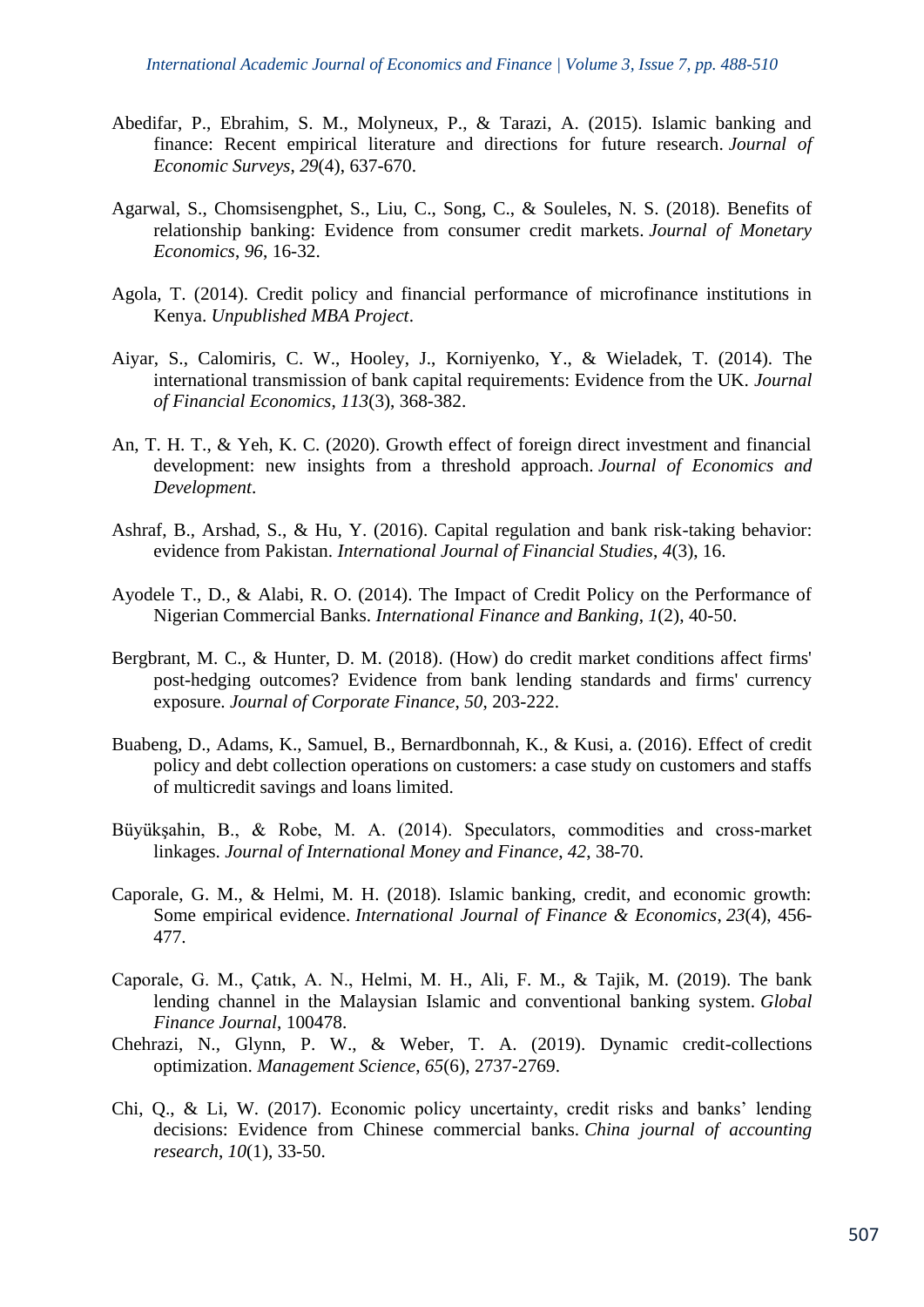- Claessens, S., Law, A., & Wang, T. (2018). How do credit ratings affect bank lending under capital constraints?.
- Dvouletý, O. (2017). Effects of soft loans and credit guarantees on performance of supported firms: evidence from the Czech public programme START. *Sustainability*, *9*(12), 2293.
- Edwards, S. W., Tan, Y. M., Villeneuve, D. L., Meek, M. E., & McQueen, C. A. (2016). Adverse outcome pathways—organizing toxicological information to improve decision making. *Journal of Pharmacology and Experimental Therapeutics*, *356*(1), 170-181.
- Emekter, R., Tu, Y., Jirasakuldech, B., & Lu, M. (2015). Evaluating credit risk and loan performance in online Peer-to-Peer (P2P) lending. *Applied Economics*, *47*(1), 54-70.
- Eshiwani, W. A. (2018). *Effect Of Islamic Financial Services On The Financial Performance Of Selected Banks In Kenya* (Doctoral dissertation, Kca University).
- Fan, H., Lai, E. L. C., & Li, Y. A. (2015). Credit constraints, quality, and export prices: Theory and evidence from China. *Journal of Comparative Economics*, *43*(2), 390-416.
- Fanta, A. B. (2016). Complementarity between relationship lending and collateral in SME access to bank credit: evidence from Ethiopia. *Journal of African Business*, *17*(3), 308- 318.
- Feenstra, R. C., Li, Z., & Yu, M. (2014). Exports and credit constraints under incomplete information: Theory and evidence from China. *Review of Economics and Statistics*, *96*(4), 729-744.
- Fonseca, J., Strair, K., & Zafar, B. (2017). Access to credit and financial health: evaluating the impact of debt collection.
- Gatimu, T. W. (2019). *Effect of treasury management on the financial performance of Commercial Banks in Kenya* (Doctoral dissertation, Strathmore University).
- Gizaw, M., Kebede, M., & Selvaraj, S. (2015). The impact of credit risk on profitability performance of commercial banks in Ethiopia. *African Journal of Business Management*, *9*(2), 59-66.
- Islam, M., & Omar, N. A. (2017). Effects of Musharakah (Partnership) Contracts on the Financial Performance of Islamic Banks in Kenya. *International Journal of Advanced Engineering and Management Research*, *2*(3), 400-411.
- Karugu, B. M., & Ntoiti, J. (2015). Effect of credit risk management practices on profitability of listed commercial banks at Nairobi securities exchange in Kenya. *Journal of Economics and Finance*, *6*(5), 92-96.
- Kato, G. K., Otuya, W. I., Owunza, J. D., & Nato, J. A. (2014). Mobile banking and performance of commercial banks in Kenya. *International Journal of Current Research*, *6*(12), 10670-10674.
- Kibor, A. M., Ngahu, S. T., & Kwasira, J. (2015). Influence of Credit Risk Management on Loan Performance in Commercial Banks in Nakuru Town, Kenya. *International Journal of Economics, Commerce and Management*, *3*(10), 884-896.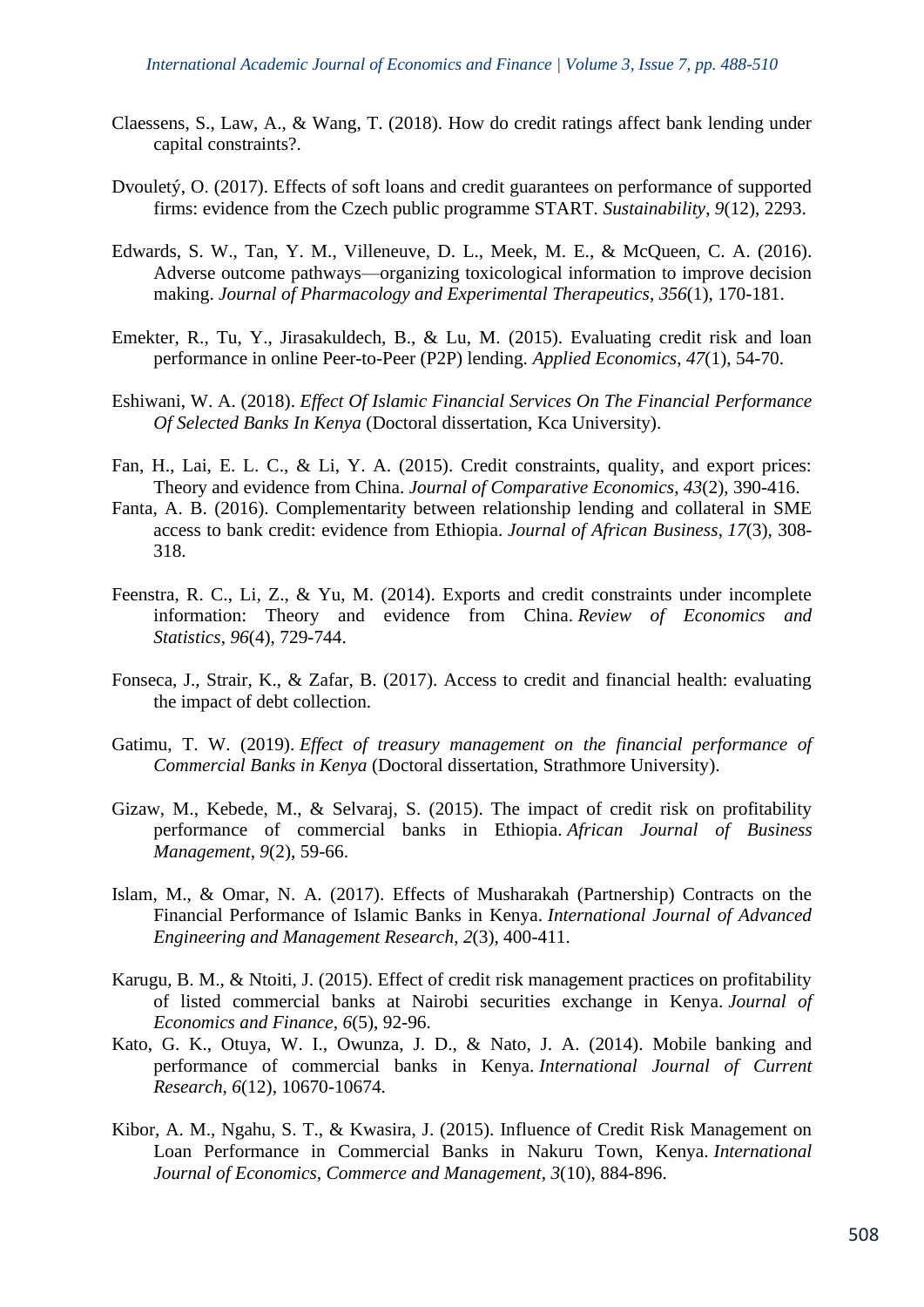- Kungu, J. N., Wanjau, K. L., Waititu, A. G., & Gekara, G. M. (2014). Effects of Credit Policy on Profitability of Manufacturing Firms in Kenya. *IOSR Journal of Economics and Finance (IOSR-JEF)*, *2*(4), 1-7.
- Maiti, S. N. (2015). The Effect of Credit Policy on Financial Performance of Deposit Taking Savings and Credit Co-Operative Societies in Nairobi County.
- Marshal, I., & Onyekachi, O. (2014). Credit risk and performance of selected deposit money banks in Nigeria: An empirical investigation. *European Journal of Humanities and Social Sciences Vol*, *31*(1).
- Mercylynne, M. W., & Omagwa, J. (2017). Credit Risk Management and Financial Performance Of Selected Commercial Banks In Kenya. *Journal of Business and Management (IOSR-JBM)*, *19*(11), 92-98.
- Narayan, P. K., & Phan, D. H. B. (2017). A survey of Islamic banking and finance literature: Issues, challenges and future directions. *Pacific-Basin Finance Journal*.
- Ngonyani, D. B., & Mapesa, H. J. (2019). The effects of credit collection policy on portfolio at risk of microfinance institutions in Tanzania.
- Ntiamoah, P. E., Diana, F., & Kwamega, E. (2014). Assessment of the Relationship Between Credit Management Practices and Loan Performance. *Journal of Risk Finance*, *8*, 56-71
- Obeng, I. K. E. (2017). Delaying payments after the financial crisis: evidence from EU companies. *Acta Universitatis Agriculturae et Silviculturae Mendelianae Brunensis*, *65*(2), 447-463.
- Owino, M., & Otieno, M. (2013). The effect of the lending policies on the levels of nonperforming loans (NPLS) of commercial banks in Kenya. *Unpublished Thesis, University of Nairobi*.
- Samuel, O. L. (2015). The effect of credit risk on the performance of commercial banks in Nigeria. *African Journal of Accounting, Auditing and Finance*, *4*(1), 29-52.
- Soudi, L., & Cherkaoui, A. (2015). Morocco experience in Islamic finance between the failure of the past and the promising future. *International Journal of Finance and Accounting*, *4*(3), 153-162.
- Sudhakar, M., & Reddy, C. V. K. (2016). Two step credit risk assessment model for retail bank loan applications using Decision Tree data mining technique. *International Journal of Advanced Research in Computer Engineering & Technology (IJARCET)*, *5*(3), 705-718.
- Trönnberg, C. C., & Hemlin, S. (2014). Lending decision making in banks: A critical incident study of loan officers. *European Management Journal*, *32*(2), 362-372.